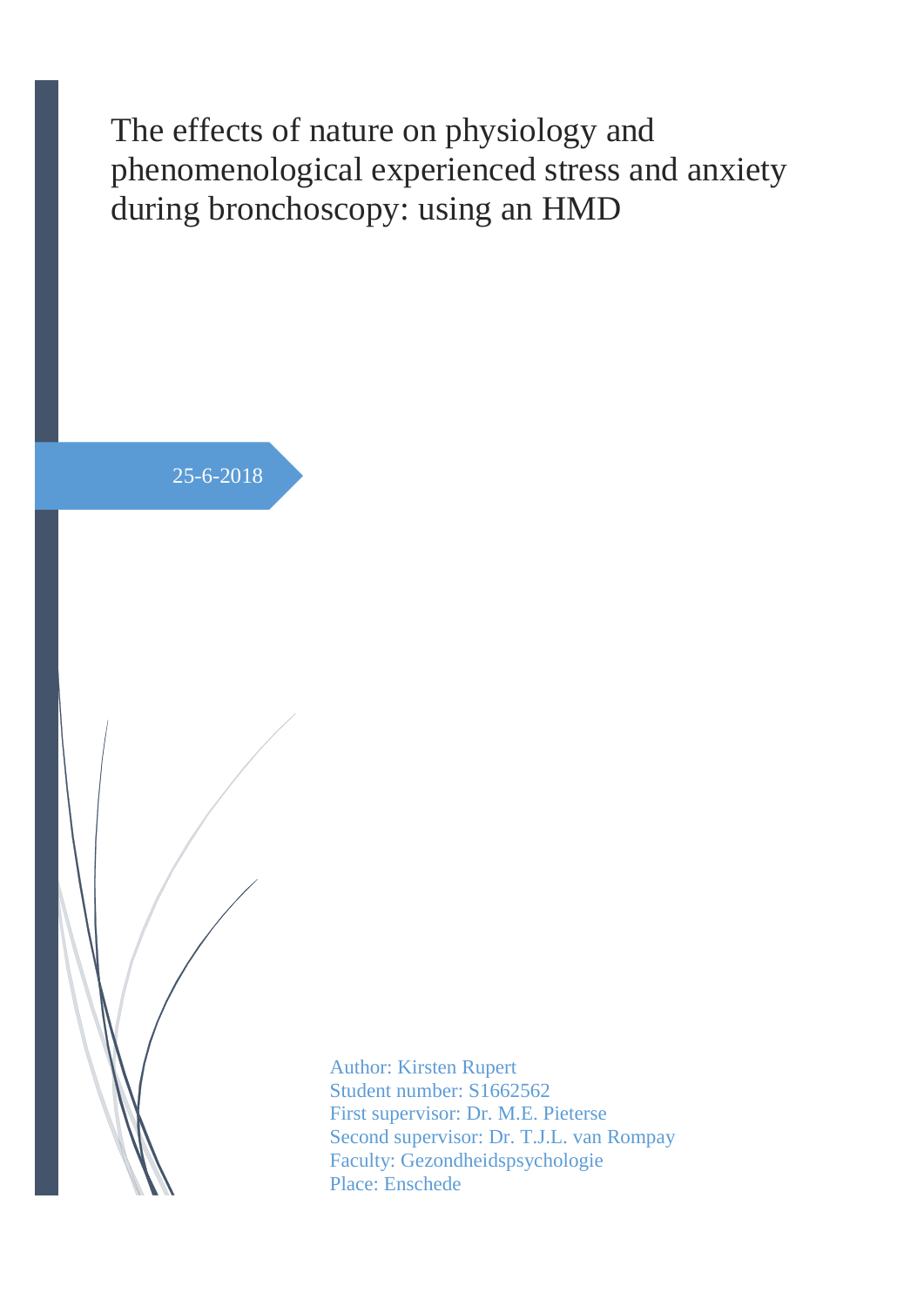## **Abstract**

**Background.** According to earlier research, patients undergoing a bronchoscopy appear to profit from nature. Nature provides a form of positive distraction from stressful situations. Nature also appears to have restorative effects in that it enables directed attention to rest and recover from depletion of sources, according to the Attention Restoration Theory. Especially nature views with elements that make a nature view soft-fascinating (SF) appear to be beneficial (i.e. water, spaciousness, depth).

*Methods*. The present research aimed to study the effects of two different nature scenes (high vs. low on SF) on phenomenologically and physiologically experiences of the bronchoscopy with a quasi-experimental 2 (between subjects) x 2 (within subjects) design. The nature scenes were delivered through an HMD, which strengthened a sense of "being there". It was expected that both the nature scenes would lead to a significant improvement of self-reported mood, but also a reduction in self-reported arousal and the physiological parameter mean amplitude of SCRs. Those effects were believed to be stronger for the condition high on soft-fascination compared to the condition low on soft-fascination. The sample consisted of 19 participants in total, of which 10 were allocated to the condition low on SF and 9 to the condition high on SF. The mean age was  $61.18$  ( $SD = 13.45$ ). Shortly before, directly after and approximately one week after the bronchoscopy, one questionnaire at a time was filled in by all participants.

*Results.* Quantitative analyses seemed to show a trend in the reduction of the mean amplitude of SCRs, but the reduction was non-significant. The reduction also did not differ between the two conditions. All quantitative analyses of all self-report constructs showed non-significant results on the main effect of nature and the differences between the conditions. If there were any marginal differences between the two conditions, they were mostly in the direction opposite to expectations (e.g. in favor of low SF). The single-case analyses showed great individual differences, which made it difficult to infer a certain pattern indicative of effectiveness of exposure to nature or a difference between high-SF and low-SF.

**Discussion.** Because there was no control group, it is uncertain whether the exposure to nature was truly effective or not and therefore it is strongly recommended to include a control group in further research. It would be interesting to emphasize physiology in further studies, because there seems to be a trend that is in line with the expectation that exposure to nature lead to reduction in the mean amplitude of SCRs after insertion of the bronchoscope.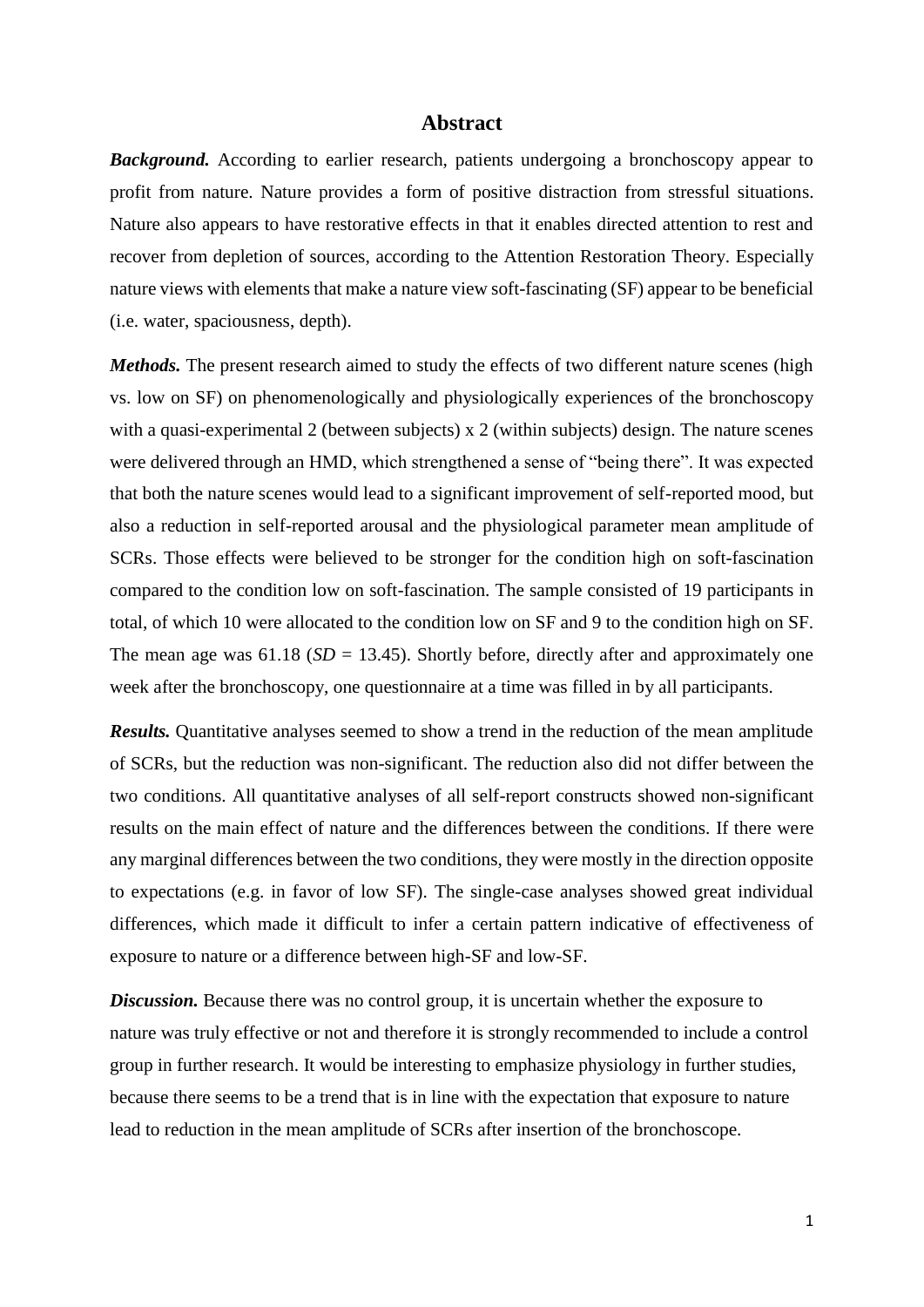## **Introduction**

Some invasive medical procedures can be anxiety-provoking, uncomfortable and even painful to the patient (Sinatra, 2010). An example of such a procedure is a bronchoscopy. It appears that between 45-60% of patients undergoing a bronchoscopy is anxious before the procedure (Ketata et al, 2011; Barlési et al., 2003; Poi, Chuah, Srinivas & Liam, 1998). The main causes of the anxiety seem to be the pain patients expect to experience, the probability that one will encounter any breathing difficulties and the idea that oropharyngeal irritations may result (Poi et al., 1998). The anxiety patients experience tends to exacerbate the discomfort experienced during the bronchoscopy (Mitsumune, Senoh & Adachi, 2005; Poi et al., 1998). The most reported reason of the discomfort patients experience is pain (Diette, Lechtzin, Haponik, Devrotes & Rubin, 2003; Poi et al., 1998). Despite the fact that patients receive several sedative substances to eliminate the pain, it is still a major exacerbating factor that must be diminished to make a bronchoscopy less uncomfortable. Sinatra (2010) argued that it is important to manage (acute) pain because of other reasons as well, namely that it tends to lead to better outcomes in terms of improved sleep, improved functioning and faster recovery. Diette et al. (2003) advocated for the development of nonpharmacological approaches to improve the pain patients experience during a bronchoscopy. One of the reasons for this is that sedative drugs can result in undesired side effects such as respiratory depression and cardiovascular instability. It can be concluded that it is important to reduce both the anxiety/stress and the pain patients experience before and during a bronchoscopy, and that this must be realized by developing nonpharmacological interventions.

There is converging evidence that certain environments in the hospital support recovery and psychological well-being. Several features appear to make an environment healing, among others are interior design features (e.g. decor and colour), and architectural features (e.g. window with open view; Harris, McBride, Ross & Curtis, 2002). For example, Lohr and Pearson-Mims (2000) found that the presence of plants in a room diminished pain, and Ulrich (1984) described that patients recovered faster when they had a window in their hospital bedroom. However, this effect was only found when the view was a nature one, not when it was an urban view. Lankston, Cusack, Fremantle and Isles (2010) described that visual art containing landscapes or nature scenes contributes to better well-being of patients. Taking this one step further beyond simple environments, Diette et al. (2003) already proposed the use of nature videos during invasive treatments (e.g. a bronchoscopy). The present study is quite similar to this; it emphasizes stress and anxiety reduction in patients undergoing bronchoscopy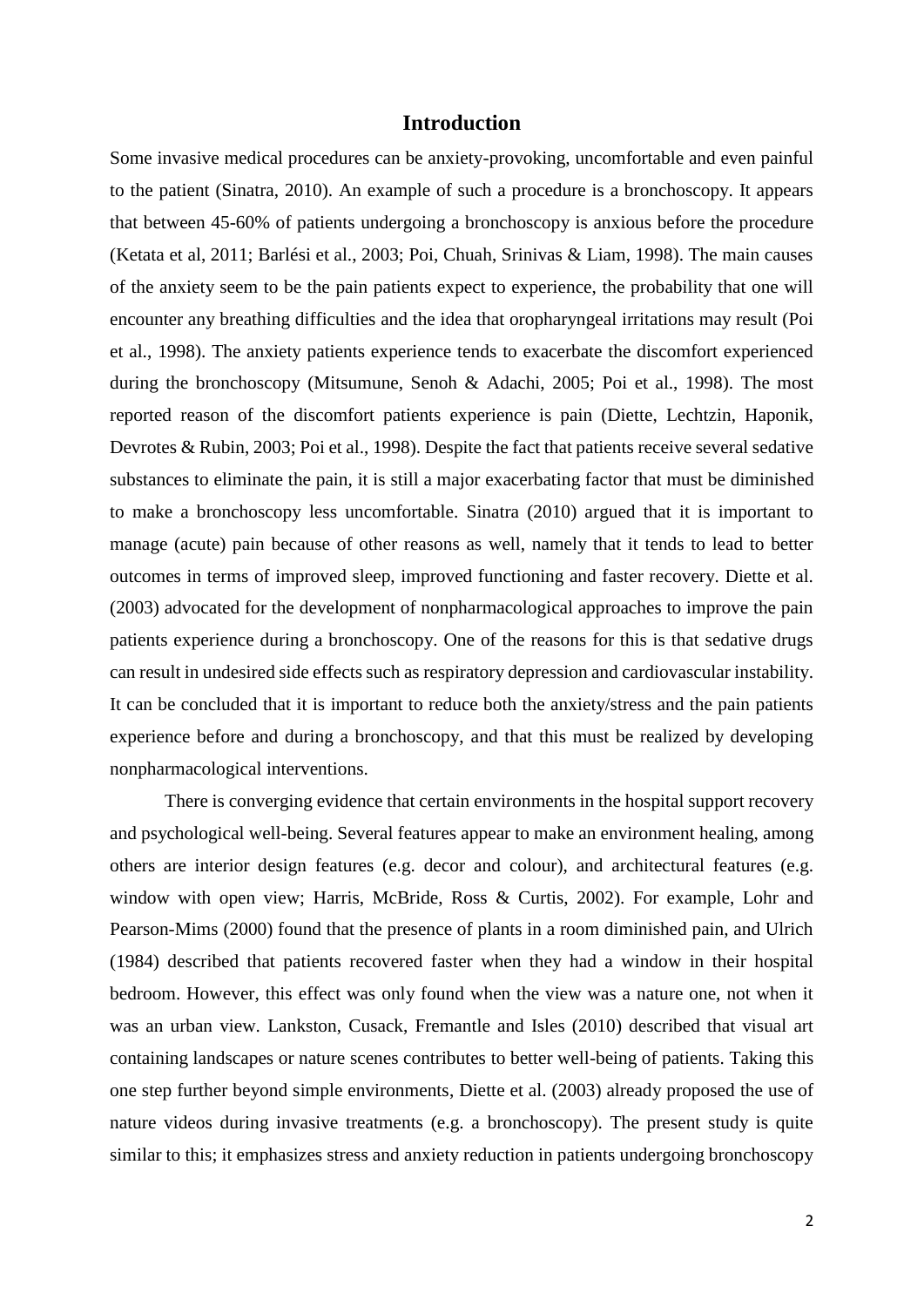by means of virtual nature views delivered through an head mounted device (HMD). Bronchoscopy patients undergo a relatively brief medical procedure that is primarily highly stressful and somewhat painful (Poi et al., 1998). When receiving this non-pharmacological intervention, patients will possibly experience less pain and thus be more comfortable during the procedure and therefore require less additional sedation during the bronchoscopy, which in turn tends to enhance well-being (Sinatra, 2010; Diette et al., 2003). Furthermore, patients are likely to relax a little more than they usually would. Because of this, the procedure is expected to run more smoothly which makes it easier for the practitioner to carry out. Eventually it may result in better and quicker performance of the physician.

#### **Restorative effects of nature views**

The effectiveness of nature scenes and sounds has been proven successful in both laboratory studies and within a variety of patient settings. Health care environments that foster access to positive distractions are believed to support coping with stress and anxiety, and to promote wellness (Ulrich, 1981; Ulrich, 1991; Diette et al., 2003). Nature thus is more than simple distraction, it involves a positive restorative effect, as will be further explained below. In laboratory research, visual exposure to nature has been shown to lead to significant recovery from stress within 5 minutes (Ulrich, 1981). Furthermore, the same study also took recordings of brain electrical activity and those suggested that individuals were more relaxed during the nature exposures. Diette et al. (2003) list successful results in perioperative care, phlebotomy and burn care. In their own study, they focused on distraction therapy with nature sights and sounds during flexible bronchoscopy. Patients watched a nature mural and listened to a tape with nature sounds through headphones before, during and after the bronchoscopy. On the mural was a little water stream with detailed grass on the foreground and mountains together with more (less-detailed) grass on the background. The nature sounds involved water streaming and bird chirping. Patients in the intervention group were 43% more likely to report pain control  $(p = .015)$  and the ability to breathe as being very good to excellent  $(p < .05)$ . Also very promising results emerged in the study of Tanja-Dijkstra et al. (2017). They studied the effects of VR (both urban and nature environments) on patients who underwent dental treatment for filling and/or extraction. It was discovered that patients in the coastal nature VR condition experienced significantly less pain  $(p < .01)$  and stress  $(p = .025)$  than patients who received standard care. Those beneficial effects were not found in the urban VR condition (Tanja-Dijkstra et al., 2017).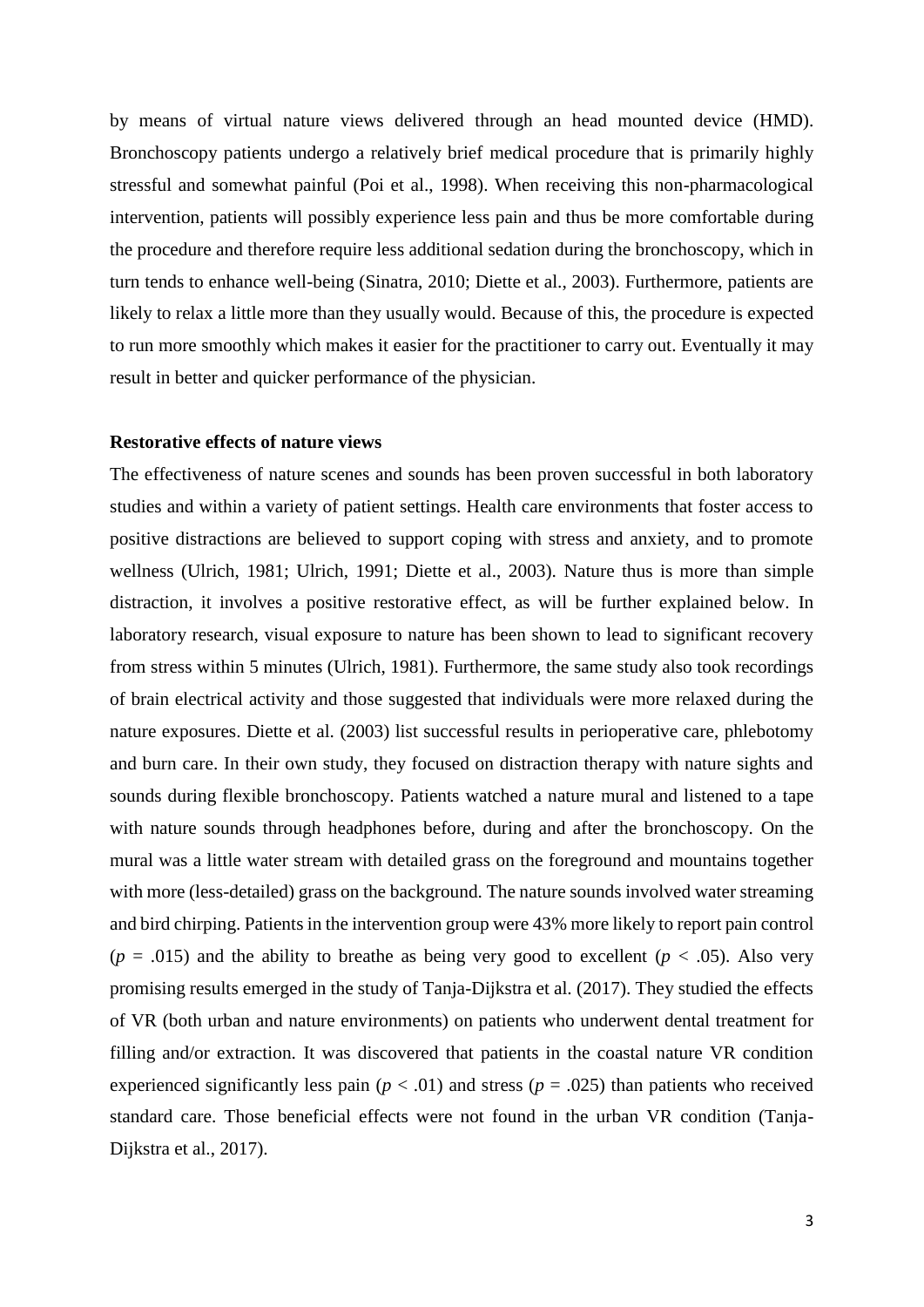The studies cited above, and in particular the last one, suggest that something in nature specifically has restorative effects that can lead to reduced stress and pain experiences. It is suggested that phenomena are involved that go beyond simple distraction. Several possible explanations have been formulated by different researches. A first point of views was given by Koole and Aldao (2016). They simply explain that emotions (such as stress and anxiety) can be self-regulated by deploying attention elsewhere, away from the emotional event/stimuli. In this case, the nature views serve as a means to deploy that attention away from the bronchoscopy. In that way, one can self-regulate the anxiety and stress they experience. The second suggested explanation comes from Ulrich (1984; 1991), which takes the concept of positive distraction a bit further. He said that *"most natural views elicit positive feelings, reduce fear, hold interest and may block or reduce stressful thought, and because they do so, they might facilitate distraction from anxiety and stress"*. He also suggested that modern humans possess a form of readiness to quickly and readily acquire restorative, stress-reducing responses to natural settings, because these responses had survival advantages in the past. The Attention Restoration Theory (ART) of Kaplan (1995) postulates a slightly different, and third, view. Nature's restorative effects are attributed to the fact that it both attracts involuntary attention and limits the need for directing attention (Kaplan & Berman, 2010). Directed attention is found to require effort and to be resource based. In other words, one will become attention-fatigued if the resources are depleted. Involuntary attention, on the contrary, is effortless and is typically employed when something exciting or interesting occurs. According to Kaplan and Berman (2010), nature views contain features that capture attention in an involuntary, bottom-up, and effortless way. Because directed attention is allowed to rest, it is more likely to recover (Kaplan, 1995). This recovered resource is than better capable of coping effectively with the stress, anxiety and pain patients experience. It can be concluded that nature views are restorative in that they elicit involuntary attention, and minimize the requirements to direct attention. However, the bottom-up attention elicited by the nature views must be gentle enough as to not interfere with other thoughts. This phenomenon is referred to as soft-fascination (Kaplan and Berman, 2010). Soft-fascination (SF) is important for the present study, as will be explained below. To conclude, nature is suggested to enable both a special kind of positive restoration (ART) together with distraction that diverts attention from the stressful bronchoscopy procedure and the accompanying pain.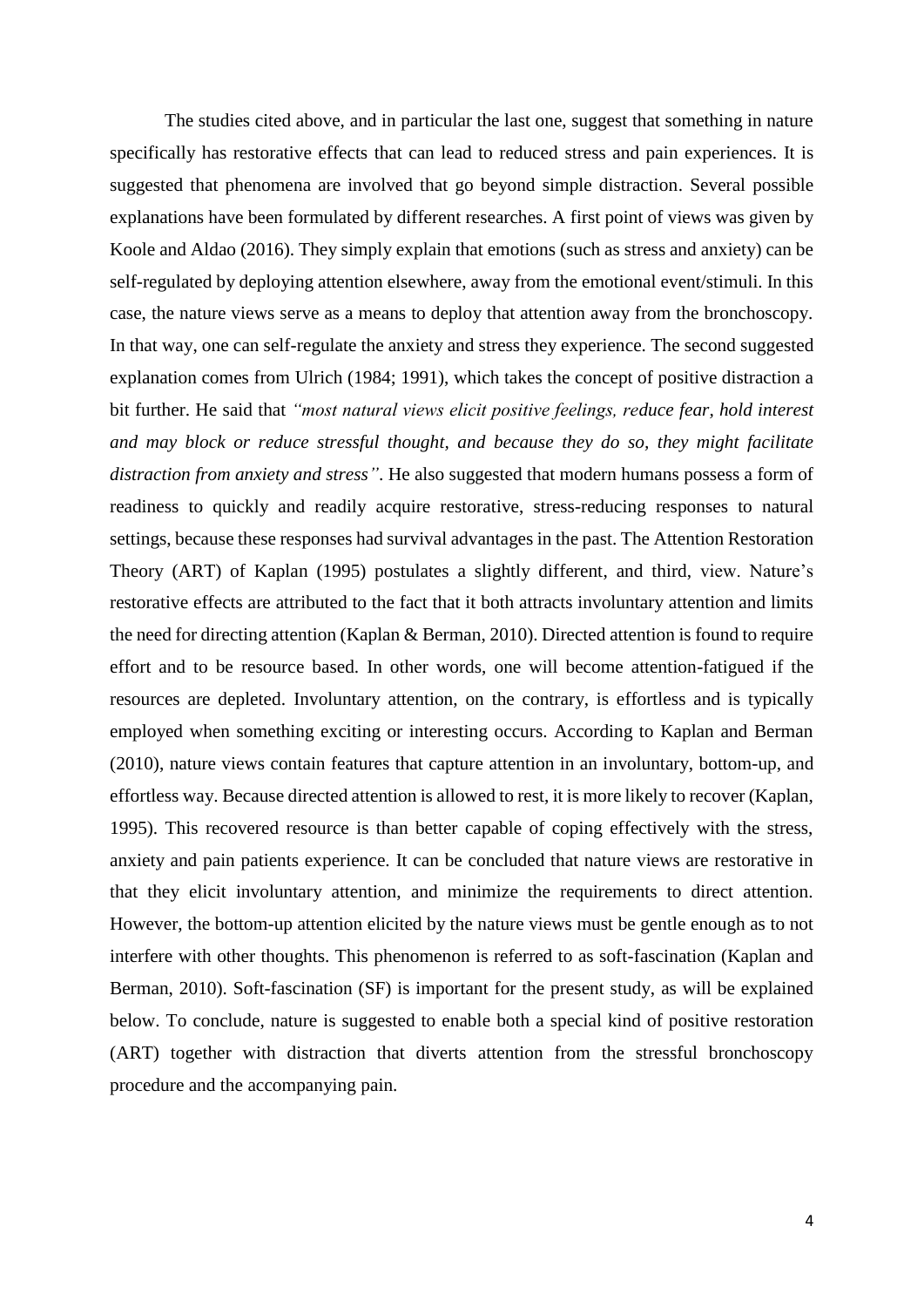#### **Soft-fascinating nature**

Of course, there is huge variety in world's nature and therefore one may ask what the underlying mechanisms are that makes a nature scene most restorative. As has already been mentioned above, SF is a very important feature according to Kaplan and Berman (2010). Several nature elements are believed to contribute to soft-fascination within a scene. Before describing the elements, a short elaboration on the concept of SF will be given. Fascination requires no effort and is a form of involuntary attention (Kaplan, 1995; Tang et al., 2017). SF appears to be especially effective in terms of restoration (Kaplan, 1995). SF can be experienced while walking in certain natural settings. Elements that qualify as SF are for example clouds and the motion of leaves in the breeze. SF allows for reflection on interfering (stressful) ideas and thoughts who can then be put to rest. Hard fascination prevents thinking of other things, which makes it less restorative because reflection cannot occur and therefore attention cannot be put to rest (Kaplan and Berman, 2010). Although there are many elements that make a nature scene soft-fascinating, only two were used for selection of the nature scenes (e.g. spaciousness and subtleness in foreground).

**Spaciousness**. Western and Eastern societies prefer settings with moderate to high visual depth or openness, because of an evolutionary acquired aversion to spatially restricted settings that could contain hidden dangers and possibly limit any opportunities to escape (Ulrich, 1993). Ulrich, Dimberg and Öhman (in Ulrich, 1993) discovered that autonomic aversive responses, acquired through conditioning, to the high-depth settings were more resistant to boredom compared to settings with low-depth. This suggests that high-depth settings are somewhat more impressive and therefore will hold involuntary attention for a longer period of time.

**Subtleness.** Nature scenes with subtle moving details on the foreground are rated more fascinating in the study of Jansen (2017). They are believed to facilitate the feeling of presene in the environment. Also Kaplan (1995) described the motion of elements (e.g. leaves, grass) caused by the breeze qualifying as high on SF. Furthermore, people tend to like scenes that are peaceful in nature (Ulrich, 1993), with moving elements such as grass, leaves and water being qualified as indicative of a peaceful area. Lastly, the subtleness of details on the foreground and possibly the movement of grass and leaves may enhance a feeling of presence in the environment.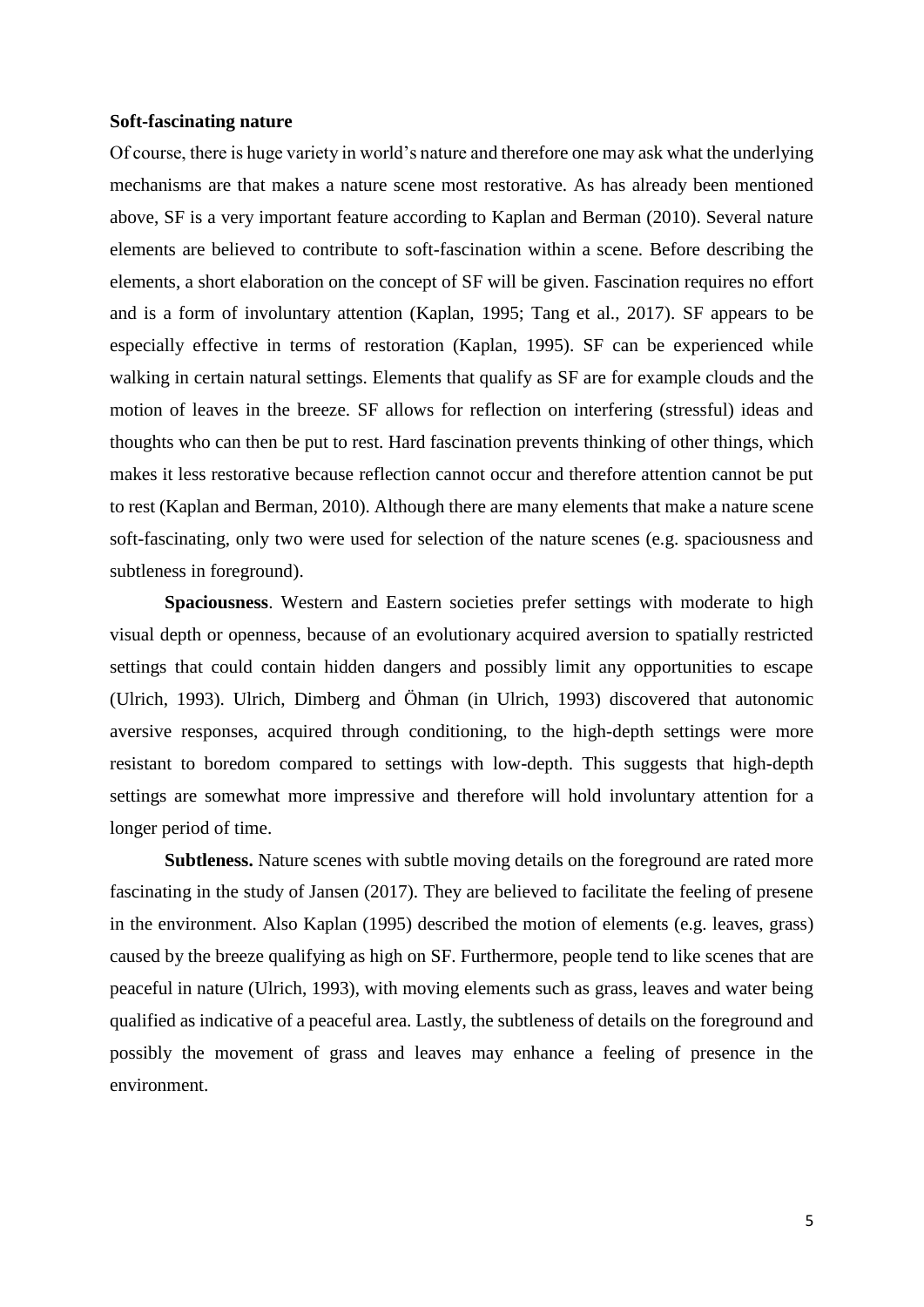#### **Nature sounds**

Nature sounds are also believed to contribute to the restorative effects of nature by delivering nature via another channel (Largo-Wight, O'Hara, & Chen, 2016). Nature sounds may even enhance the soft-fascinating aspect of a nature scene. When comparing three conditions (nature sound, classical music, no sound) they found that only the nature sound group showed a decrease in self-reported stress, pulse rate and muscle tension. Important about this study is that it involved nature sounds only, suggesting that merely listening to nature sounds has a stressreducing effect. Diette et al. (2003) combined a nature video with sounds of streaming water and fauna (e.g. bird chirping) during bronchoscopies and discovered that it resulted in a higher increase in pain control compared to the group that only watched the video, which suggests that a combination of video and sounds will lead to better effects.

## **Video glasses**

A way to present the nature videos to people in a way that is both comfortable and mesmerizing is by means of head mounted display (HMD) video glasses. Probably the most well-known example of an HMD are virtual reality (VR) glasses. VR glasses can help a patient cope with uncomfortable medical procedures, reduce anxiety and reduce pain (Hudson, Ogden, & Whiteley, 2015; Guo, Deng, & Yang, 2015; Nuvvula, Alahari, Kamatham, & Challa, 2015). VR is successful within health care because it is immersive and it distracts (Rose, Nam & Chang, 2018). Immersion is described as the degree to which VR delivers experiences that involve multimodality sensory stimuli, omnidirectional (surrounding) stimuli and is inclusive in that it shuts down attention from the physical environment, according to Rose, Nam and Chang (2018). Because of this immersive aspect, VR gives a feeling that one is present in the virtual environment, it creates a "feeling of being there", they argue. However, standard VR glasses are not well-suited for bronchoscopy patients, because they cannot move their head during the procedure. Moving the head may lead to unpredicted shifts in the bronchoscope that can lead to piercing lung tissue which can result in bleeding or pneumothorax (Schiffman & Balentine, 2017). Therefore the RelaxMaker video glasses (Beter door Beeld, 2018) are used in this study. Those video glasses still are HMDs and have the immersive, distractive features VR glasses have, but allow contact with the surrounding environment as well. This is quite important within the bronchoscopy setting.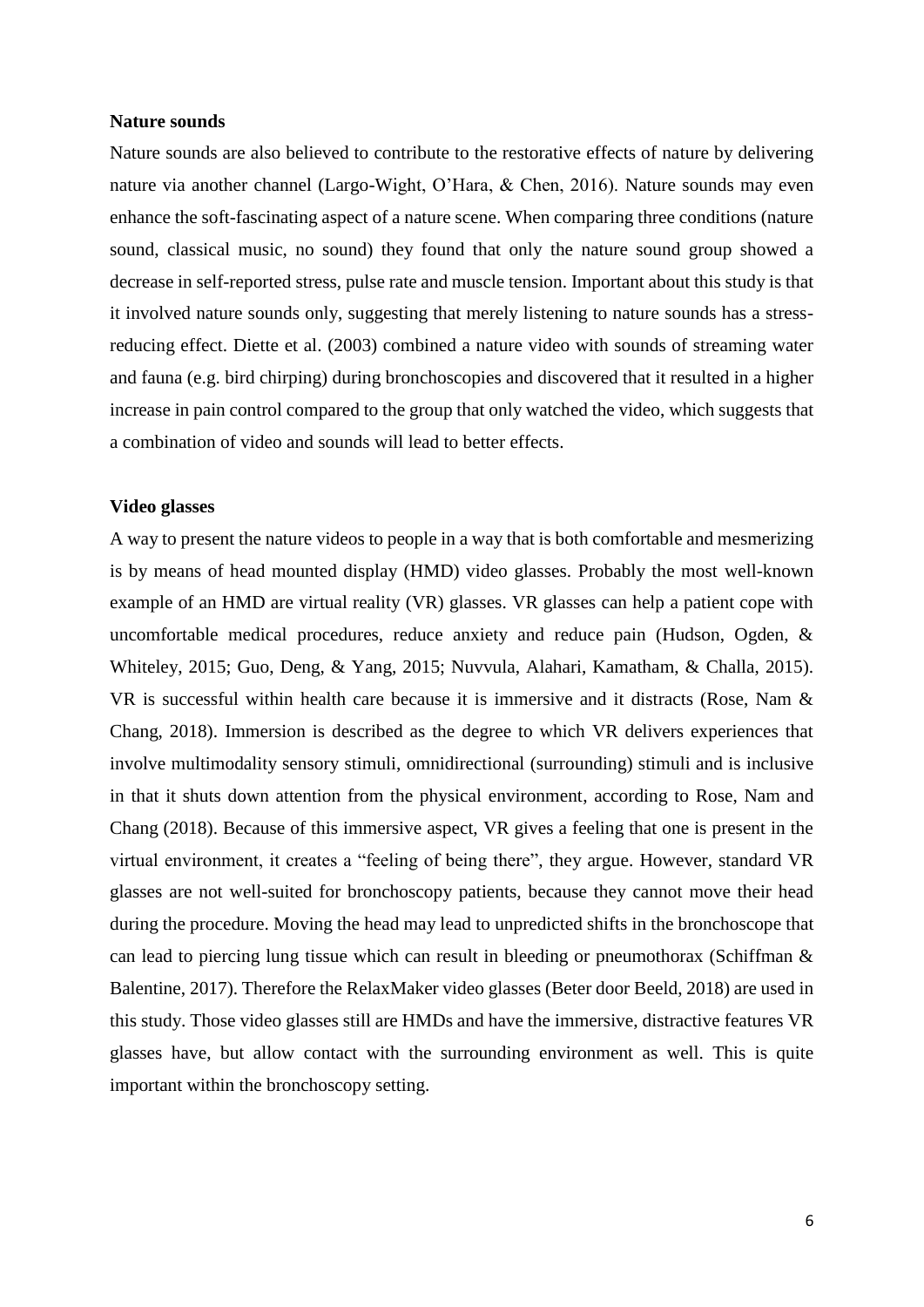#### **The present study**

The present study is a follow up study of the pilot-study of Jansen (2017). It combines the restorative effects of nature landscapes and sounds with the engaging effects of HMD video glasses during bronchoscopy. The study is unique in that it measures the effects of the intervention in both physiological values and self-report. Furthermore, the use of an HMD increases the feeling of presence in the environment, which is a unique additional feature of the present study compared to the study of Diette et al. (2003). The benefits of the intervention used in the present study should be visible in both self-reported mood, arousal, pain, discomfort and in physiological indicators of stress.

The use of electro dermal activity (EDA) as physiological parameter is common in the field of psychophysiology. EDA is very sensitive to psychological states (Dawson, Schell, & Filion, 2009) and is defined in terms of sweat secretion from sweat glands in the skin. Sweat is primarily produced in response on activity of the sympathetic nervous system according to Dawson, Schell and Filion (2009). There are several sub-parameters of EDA, such as for example phasic skin conductance responses (SCRs) and tonic skin conductance level (SCL). There appears to be a high correlation between SCRs and sympathetic nervous activity (Dawson, Schell, & Filion, 2009), which makes that SCRs measures were used as primary parameters of physiology. SCRs are defined as phasic increases in skin conductance according to Dawson, Schell, & Filion, 2009). SCRs can vary from very weak/eligible to extremely strong. Special attention is given to the mean amplitude of the SCRs, which is the mean strength of the peaks in conductance deviating from the mean skin conductance over time.

In the present study, two nature videos will be used that differ from each other in the degree of SF. The first nature video involves zoomed-in views of water streams, a lot of movements on the foreground and were qualified as relatively spacious. The second video involves scenes from a helicopter-view with little movement on the foreground and some spaciousness. According to the pre-test that has been conducted by Jansen (2017), the difference between the two nature landscapes in terms of fascination is significant. Participants indicated they found the landscape high on soft-fascination more fascinating and that they could watch that view for a longer period of time without getting bored. Last, nature sounds of streaming water will be used, that are roughly the same for both groups.

Because standard virtual reality (VR) is not compatible with the standard bronchoscopy procedures, special HMD video glasses will be used in combination with headphones. The videos participants will be viewing are static images, with moving elements. The virtual immersive HMD aspect is in the breeze that moves the leaves and the grass, and the streaming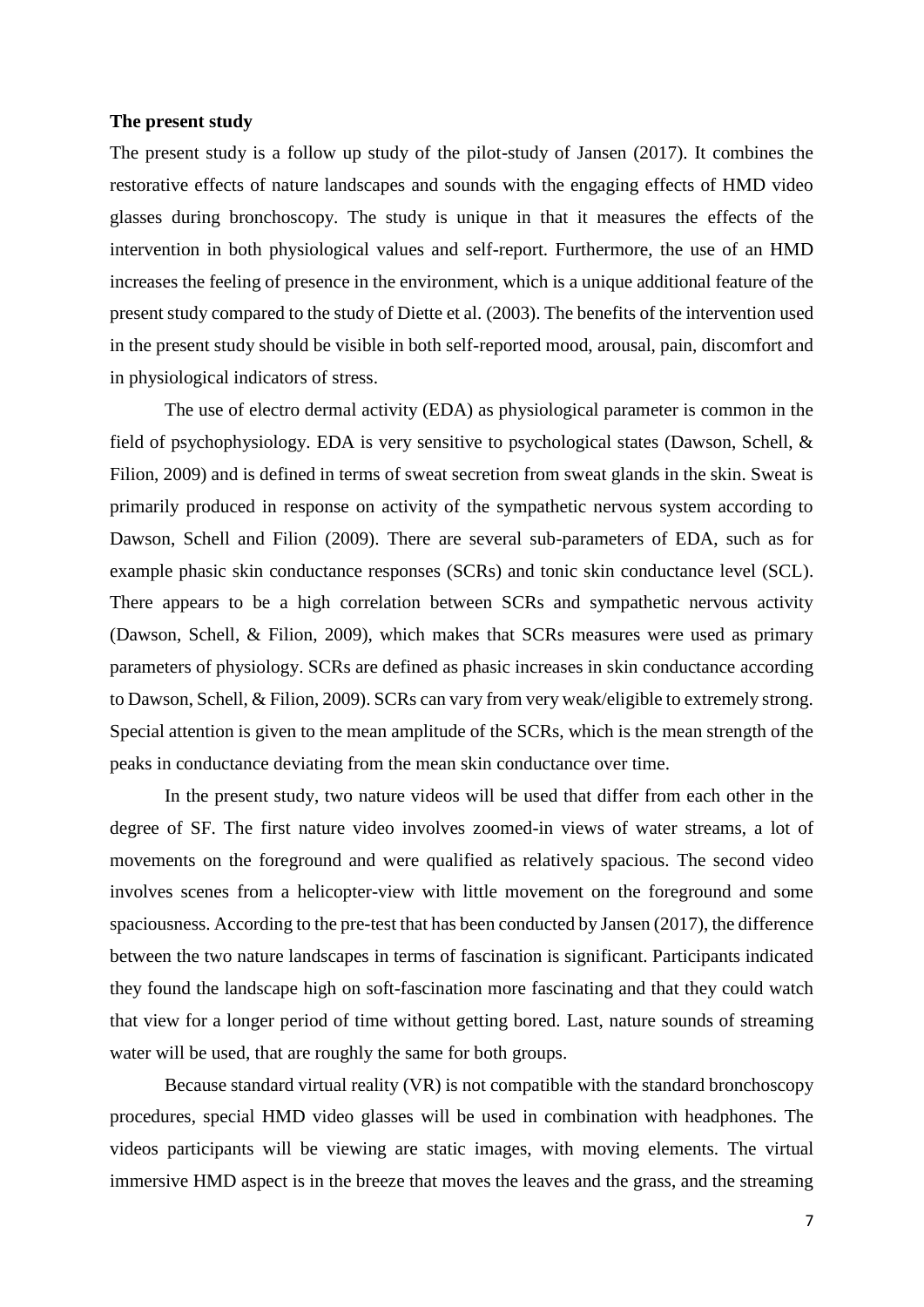water. Because of the video glasses, the participant will be distracted from everything in the bronchoscopy room, but still be able to communicate with the staff. Also, a benefit of these HMD glasses is that the patients do not need to move their head in order to see the full video, as is the case in standard VR. The nature scenes are not 360° which further discourages the participants to look around. Furthermore, the HMD enables the viewing of nature scenes with Hi-Fi sound quality, because of inbuilt headphones.

Three Dutch self-report questionnaires are given to the participants in this study to assess phenomenologically experienced stress/arousal, mood, discomfort, pain, anxiety/nervousness etc. A follow-up questionnaire was added with the goals to see whether there were any delayed effects of exposure to nature scenes during bronchoscopy and to assess overall intervention satisfaction (e.g. would you chose to use the glasses again with another bronchoscopy?).

To summarize, firstly viewing nature landscapes appear to have restorative benefits and tends to result in stress-reductions. Secondly nature sounds tend to have an amplifying positive effects. Thirdly the HMD has immersive effects. Based on these three things, two hypothesis were proposed: (1) patients in this study will experience a reduction in both self-reported stress and SCRs over time during the bronchoscopy; (2) these positive effects are stronger for the group viewing the video high on soft-fascination compared to the group viewing the video low on soft-fascination (Kaplan, 1995).

## **Methods**

#### **Design**

A quasi-experimental 2 (between-subjects) x 2 (within-subjects) design was used. Primary outcome measures were perceived stress and anxiety, both self-reported and physiological recorded. The between-subject design was used to compare the effect of soft-fascination (SF) elements of nature between the two conditions (high on SF, low on SF). The within-subject design was used to compare the differences in stress and anxiety before and after the bronchoscopy.

### **Participants**

Participants were patients  $(N = 19)$  who had an appointment for a bronchoscopy in the hospital MST (Medisch Spectrum Twente) in Enschede. The 19 participants had ages ranging from 43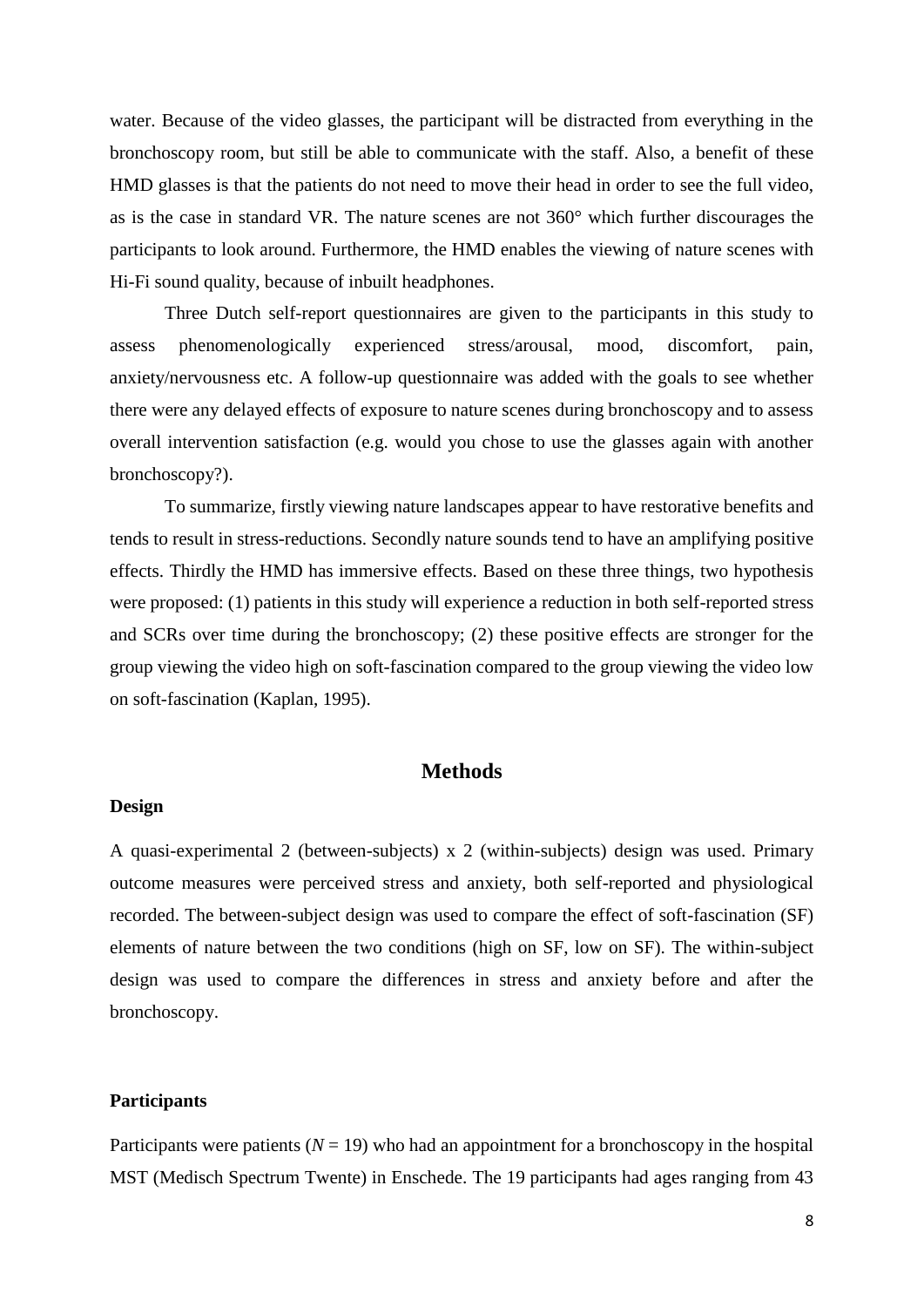to 87 (n = 19,  $M_{age}$  = 68.16, *SD* = 13.45), see table 1. Participants were assigned to either the condition high on SF ( $n = 9$ ,  $M_{age} = 68.00$ ,  $SD = 14.78$ ), or the condition low on SF ( $n = 10$ ,  $M_{age} = 68.30, SD = 12.94$ . Exclusion criteria were reduced vision of more than -5 myopic, the administration of a dormicum during bronchoscopy, insufficient mastery of the Dutch language and/or a visual handicap that could strongly hinder reading or watching videos. Researchers selected the participants based on their willingness to participate in the study. The participants were alternately allocated to one of the two conditions: first one to condition high on SF, then the next participant to the condition low on SF, then another one to the condition to high SF again, and so on. The study was approved by the medical ethical committee, code K17-34.

#### **Materials and Apparatus**

First of all, video glasses (RelaxMaker) were used. The RelaxMaker has two LCD displays, with both 1280 x 720 (HD) pixels, an aspect ratio of 16:9, 24-bit RGB colors, 26° sight and 98 inch screen (Beter door Beeld, 2018). Second, headphones were used that belonged to the RelaxMaker. Third, the Empatica E4 wristband was used to record physiological data (Empatica Inc., 2018). Fourth, three short Dutch questionnaires were used (Appendix A, B, and C). The first was conducted before the bronchoscopy, the second directly after the procedure, and the third questionnaire during the follow-up appointment with the doctor. Last, a laptop was used to upload the Empatica E4 data to a server.

Within the three Dutch questionnaires several scales have been included. In the first questionnaire, two scales were used to measure the mood of the participant before the bronchoscopy. The first scale was Mood Feelings, which consisted of one item ("what is your mood at this moment?") on a 7-point scale ranging from very bad (1) to very good (7). This scale originally is answered on an eleven-point scale (-5 to 5) (Hardy & Rejeski, 1989). The second scale was Mood Arousal, which also consisted of 1 item ("how relaxed/calm or aroused/restless are you at this moment?") on a seven-point scale ranging from aroused/restless (1) to relaxed/calm (7). Originally, this scale was filled in on a 7-point scale ranging from 0 to 6 (Svebak & Murgatroyd, 1985). Unfortunately, no data has been collected about the validity of these two scales.

In the second questionnaire, which was filled directly after the bronchoscopy, these two scales were used again. Also two scales about procedural discomfort were included. The first one was Discomfort Insertion Scope and consisted of one item ("how comfortable or uncomfortable did you think the insertion of the scope was?"). The second scale was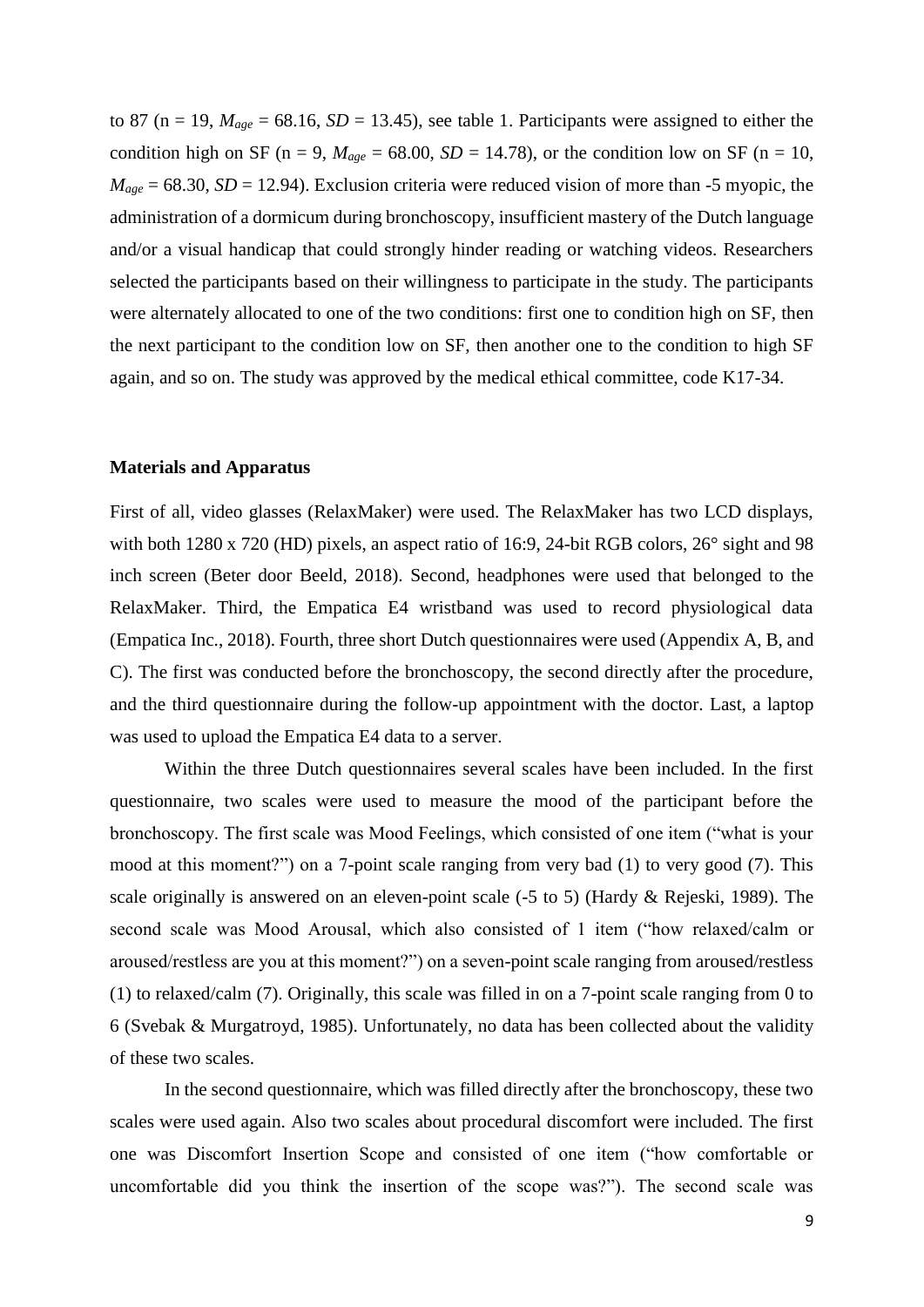Discomfort After Insertion and also had one item ("how comfortable or uncomfortable did you think the bronchoscopy was after the insertion of the scope?"). Both items were answered on a scale ranging from very uncomfortable (1) to very comfortable (10). Thereafter the scale Experienced Pain Relief was used, which consisted of one item as well ("how good or bad did the sedation worked that you received against pain during the bronchoscopy?") (Diette et al., 2003). This item was answered on a 10-point scale ranging from 'very bad, the procedure was very painful' (1) to very good, the procedure was not painful at all' (10). In addition, the tension dimension of the Profile of Mood States short form (POMS-SF) was used (Baker, Denniston, Zabora, Polland, & Dudley, 2002), measuring perceived stress ( $\alpha = .856$ ). The tension dimension had six items consisting of single adjectives: Anxious, Nervous, Restless, Uncertain, Tensed, and Panic. The participants had to indicate how well an adjective described their feelings during the bronchoscopy ranging from absolutely not (0) to very strong (4). Moreover, three items about fascination of the nature videos were included as a manipulation check of the different nature views. These three items had a five point scale, ranging from completely disagree (1) to completely agree (5). An example item is: "I think this is a fascinating video". Finally, perceived distraction was measured with one item ("I had the idea that I was distracted from the bronchoscopy because of the video"). This item also had a five point scale, ranging from completely disagree (1) to completely agree (5).

The third questionnaire consisted of seven items in total and were all formed with the idea that participants had to recall their experiences with the bronchoscopy or had to indicate what they would choose next time. The first two items are identical to the first items of the first and second questionnaire and involved questions about mood and arousal. The third item involves the question: "how much would you dread if you had to undergo another bronchoscopy?". This question was answered on a seven-point scale ranging from 1 (I dread very much), to 7 (I do not dread at all). The fourth, fifth items correspond to the procedural discomfort items of the second questionnaire and the sixth item is the same as the experienced pain relief item of the second questionnaire. The last item is about whether one would again choose to put on the video glasses at another bronchoscopy and is answered on a 5 point scale ranging from "absolutely yes" to "absolutely not". This item considers a behavioral intention and can therefore be considered as a proxy of the overall experience with the video glasses.

Last, two different nature videos were used (high on SF and low on SF). The difference between the two videos was significant in terms of fascination, but not in terms of long exposure, boring and appealing according to the pre-test conducted by Jansen (2017). Figures 1 and 2 show a scene of both nature videos. During the present study 4 items were added as a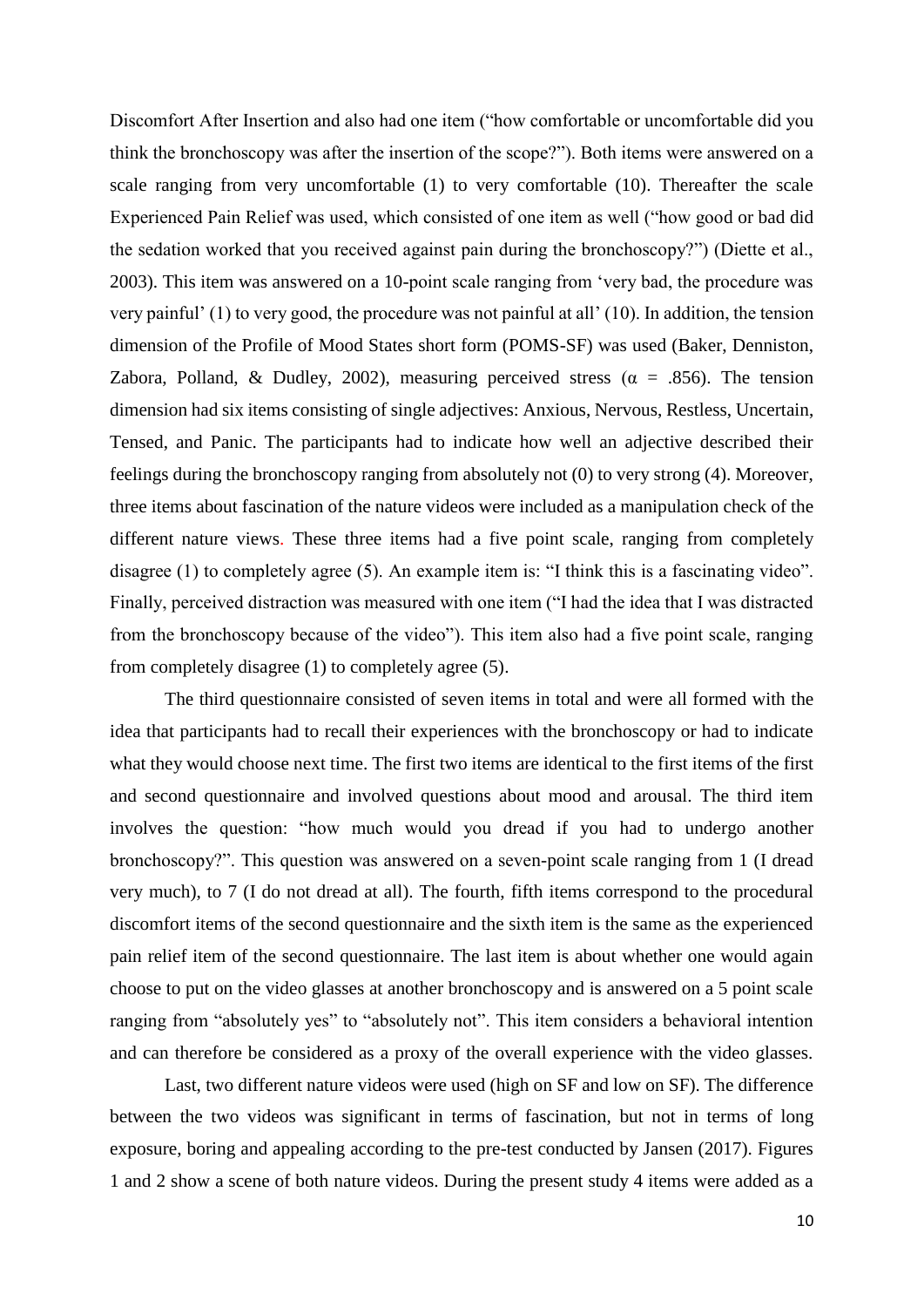means of manipulation check. Table 1 shows the descriptive statistics of this manipulation check.

Table 1.

*Descriptive statistics of items about manipulation check.*

| <b>Manipulation</b> |      |      |      |      |      |      |
|---------------------|------|------|------|------|------|------|
| check               |      |      |      |      |      |      |
| Fascination         | 3.02 | .71  | 3.30 | .95  | 3.17 | .83  |
| Interesting         | 2.63 | .86  | 2.77 | 1.23 | 2.71 | 1.04 |
| Presence            | 2.17 | 1.06 | 2.85 | 1.29 | 2.53 | 1.21 |
| Distraction*        | 2.15 | .30  | 3.00 | 1.22 | 2.62 | .99  |

*Note.* \**n total* = 9 (4 high SF, 5 low SF).



*Figure 1.* A screenshot from the nature video *Figure 2.* A screenshot from the nature video of the high on SF condition. Copyright 2018 of the low on SF condition. Copyright 2018 by Beter door Beeld. by Beter door Beeld.



## **Procedure**

The researcher approached the participants with some information about the study in the waiting room of the lung department at the MST. Participants received an information letter. After reading the information letter, participants had the opportunity to ask questions to the researcher. Those who wanted to take part signed the informed consent. After some time, the participants were called in by the nurse and went to the treatment room. In the treatment room, some information was given about the bronchoscopy procedure. The researcher put on the Empatica E4 on the wrist of the participant to measure physiological data. After the E4 Empatica was turned on, a flashing green light was shown for forty seconds. The moment the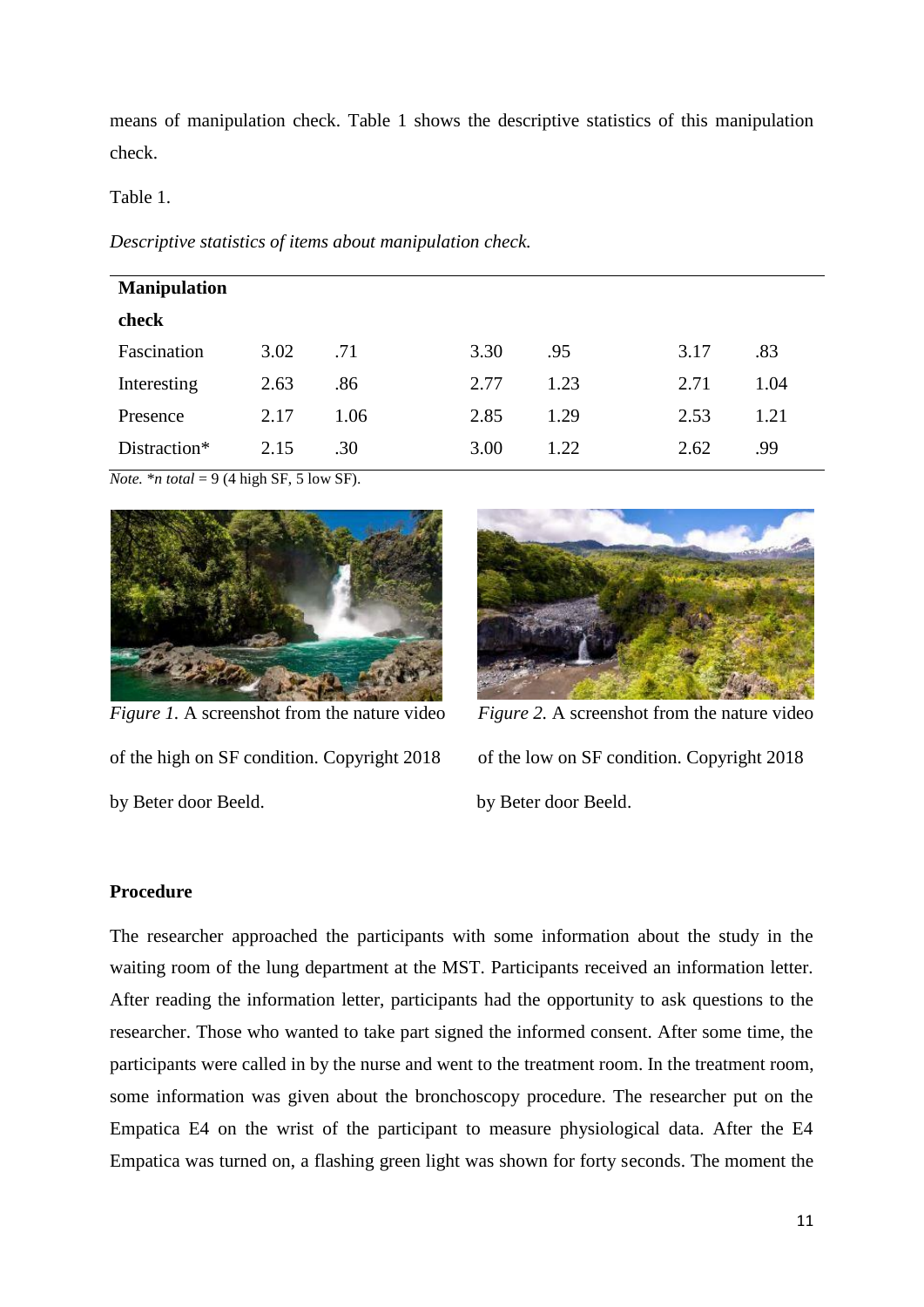light turned red the E4 started to record physiological values. At the same time, participants answered the two questions of the first questionnaire. Then the usual bronchoscopy procedure started. First, the nurse sprayed the anesthesia Xylocaine in the throat of the patient. This procedure was repeated several times, depending on the state of participant. Second, the doctor sprayed local sedation into the trachea. Then the RelaxMaker was installed. After the nature video started, participants were asked to lie down and the doctor inserted the bronchoscope. At the end of the bronchoscopy the RelaxMaker was taken off. Then the participant was given five minutes to relax and filled in the second questionnaire. After that, the E4 wristband was taken off and the researcher asked when the participant had the next appointment, or at what department of the hospital they were staying. At the end, the participant had the opportunity to give feedback about their personal experiences with the RelaxMaker video glasses.

During the bronchoscopy, several things were written down: the exact UTC times of all the anesthesia insertions, when the E4 Empatica started recording (when the light turned red) and when it stopped recording, when the video glasses were put on and off, when the bronchoscope was inserted and in position, when the removal of the bronchoscope was started and completed. Also some other important observations during the procedure were noted. Examples are whether the participant had looked through the glasses or not, and whether the participant had to change position. The physiological data recorded by the E4 wristband was uploaded to a computer at a later moment.

At the follow-up appointment of the participant, roughly a week after the bronchoscopy, the third questionnaire was filled in five minutes before the appointment. When a participant stayed in the hospital, they were visited approximately one week after their bronchoscopy and filled in the same questionnaire.

#### **Data analysis**

In the high on SF condition four missing values were found, one for all of the four items of the manipulation check. In the low on SF condition two missing values were found, one for the item about "Presence" and one for the item about "Interesting". The missing values were imputed with the mean score of the group on that item.

The Skin Conductance Level (SCL) together with amplitudes of the Skin conductance responses (SCRs) were calculated via through-to-peak analysis as implemented in Ledalab (Benedek & Kaernback, 2010). Afterwards, the mean amplitude of the SCRs per minute was calculated for each participant. The SCRs were counted from 5 minutes before the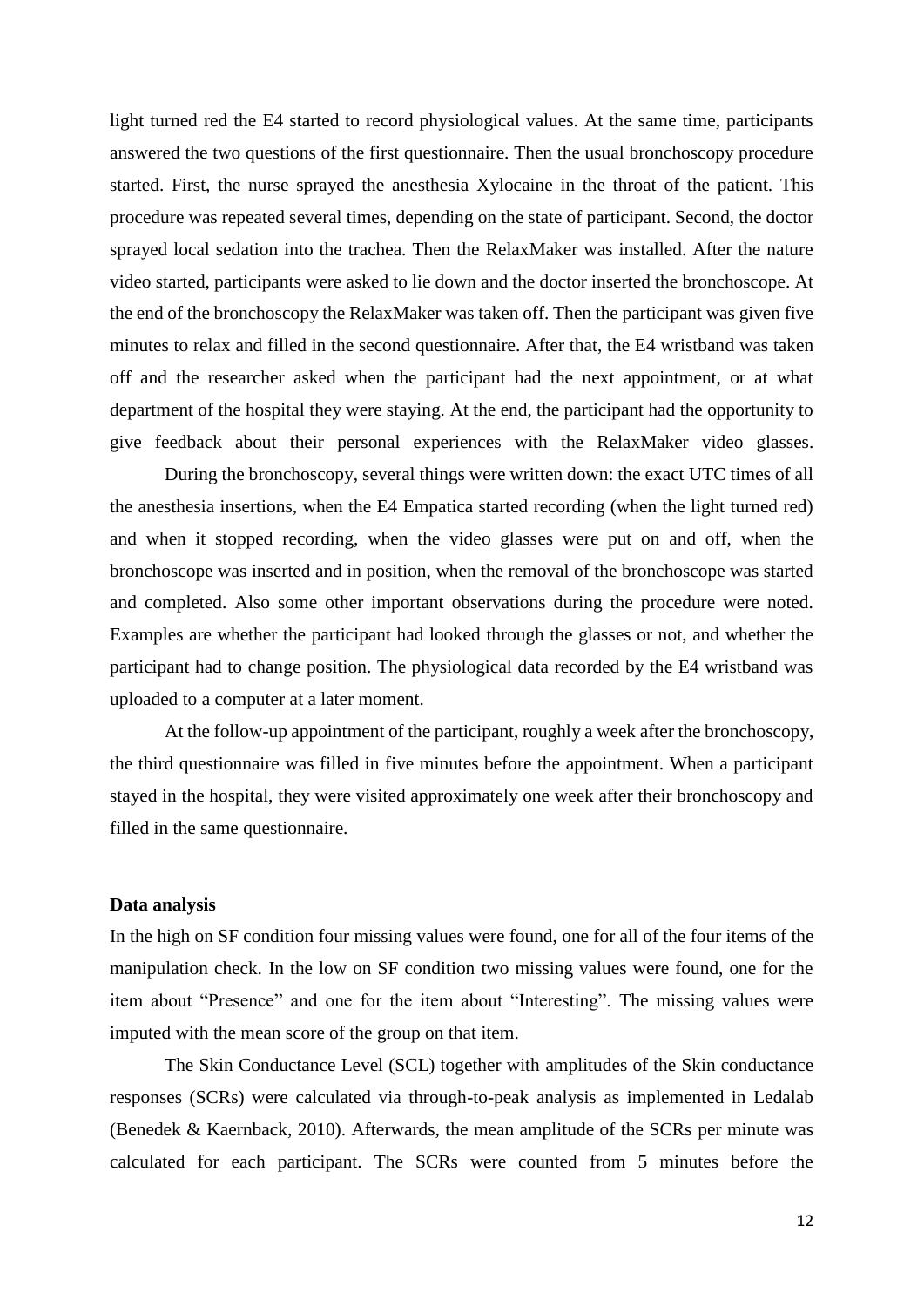bronchoscope was inserted up till the moment the bronchoscope was removed again and were divided over three time periods: before insertion, insertion of the bronchoscope and the actual bronchoscopy from the moment the bronchoscope was in position. The mean amplitude of the SCRs per minute was calculated by adding the amplitude of all raw SCR signals of that minute together and then dividing it by the number of signals. To test the hypothesis that participants will experience a reduction in SCRs when wearing the video glasses, a GLM repeated measures analysis was conducted with the variable 'amplitude SCRs', on the three levels 'before insertion', 'insertion', and 'during bronchoscopy'. Condition (high versus low soft fascination) was added as between-subjects factor and variables 'mood' and 'arousal' from the pre-test questionnaire were used as covariates. Also the Bonferroni post hoc test was conducted to see where any differences in means occurred. The same analysis was used for the self-report measures, using the variables 'self-reported mood' and 'self-reported arousal' for the two levels 'before' and 'after' the bronchoscopy. Because 'condition' was added as between-subjects factor, also the second hypothesis that the reduction in stress is better for participants in the high on SF-condition was tested.

Third, one-way ANOVA analyses were conducted for the items of the POMS, the two procedural discomfort items and the item about experienced pain relief to see whether there are any group differences on these items, due to the absence of any pre-test data. Again covariates 'mood' and 'arousal' items of pre-test were added.

Lastly, several  $N = 1$  analyses were conducted in the following way. First graphs were plotted for the skin conductance responses (SCRs) per minute and the skin conductance level (SCL) during the whole procedure (before, insertion and during) of all participants. Second, three individuals were selected for further analysis and those were described in more detail. They were selected based on the course of their SCL (one showed a reduction in SCL, one a decrease, and one remained relatively stable over time). Third, the individual graphs were compared to observations made by the researcher, to see whether some peaks or dips could be further explained.

## **Results**

**Descriptive statistics.** Not much is known about the norm scores of the mood and arousal items. However, in the study of Sveback and Murgatroyd (1985), arousal elicited by a car simulation task was measured. The mean score on the arousal items in that study ranged from 3.8  $(SD = 1.03)$  to 4.4  $(SD = .97)$ , on a scale of 0 to 6. The scores of participants of the current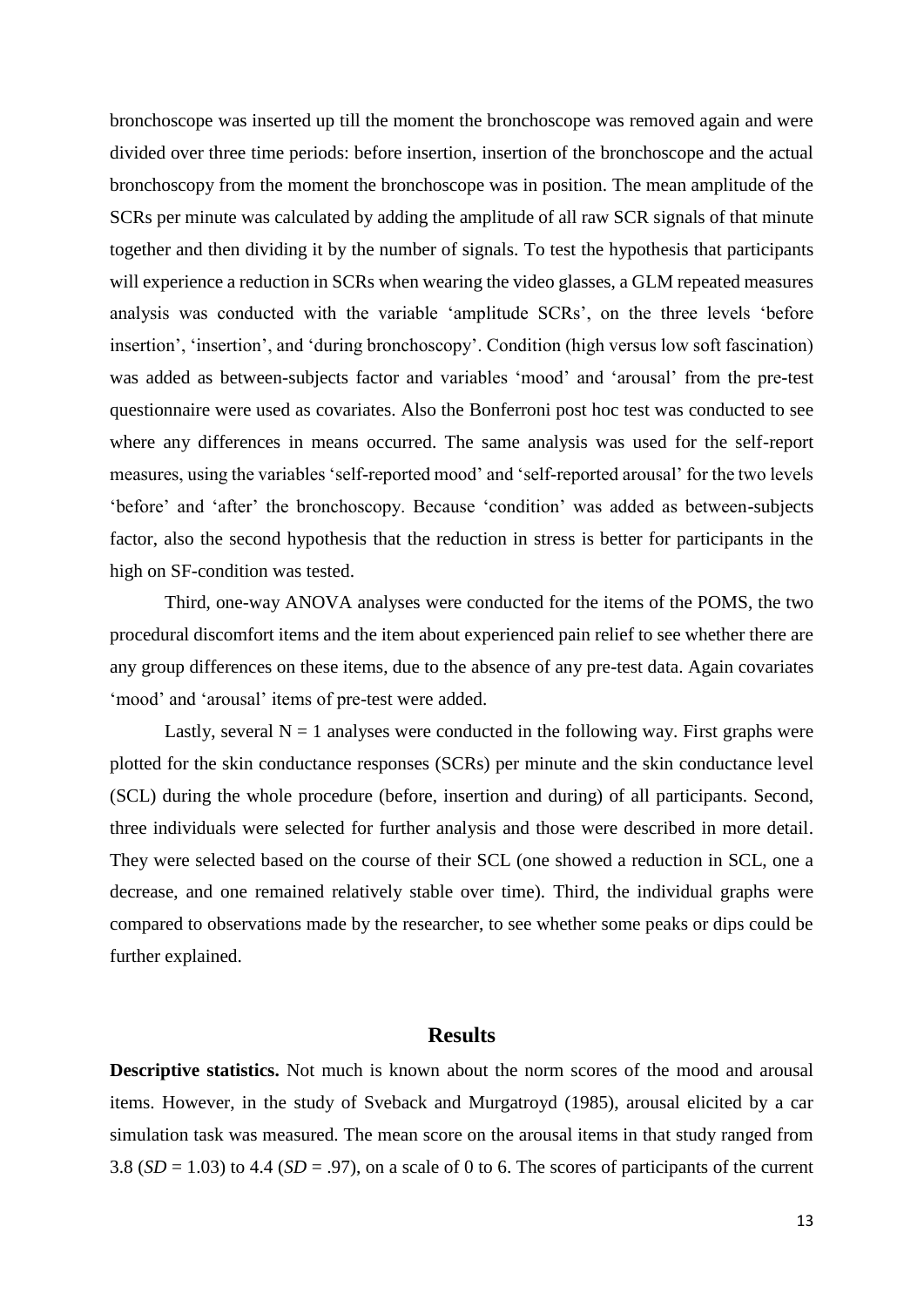study score approximately equally, taking into account that our scale ranged from 1 to 7. According to the study of Baker et al. (2002), the mean total score of the tension dimension of the POMS-SF ranges from 10.32 to 8.64, derived from different studies with patients and nonpatients. In the current sample, the mean total score is  $7.95$  ( $SD = 5.54$ ), which is relatively low compared to the studies cited in Baker et al. (2002). Also the mean SCL of the participants of this sample was relatively low during the complete bronchoscopy procedures compared to studies of resting SCL. The mean SCL at rest was on average 4.26 (*SD* = 2.59) in the study of Mori and Iwanega (2014), but they did not use wearables to measure SCL. However, according to Dawson, Schell, and Filion (2009), SCL typically ranges between 2 and 20 µs for healthy adults. The average amplitude of an elicited SCR varies between 0.2 and 1.0 µs (Dawson, Schell, & Filion, 2009), which indicates that patients in the condition high on SF have strong SCRs on the insertion and those in the condition low on SF have average SCRs, but still on the strong side. See table 2 for average answers on the items of the questionnaires, and table 3 for the average physiological values.

Table 2.

|                 |                  | High on SF |                  | Low on SF |                  | Total |
|-----------------|------------------|------------|------------------|-----------|------------------|-------|
| Measure         | $\boldsymbol{M}$ | SD         | $\boldsymbol{M}$ | SD        | $\boldsymbol{M}$ | SD    |
| Age             | 68.00            | 14.78      | 68.30            | 12.94     | 68.16            | 13.45 |
| <b>Pre-test</b> |                  |            |                  |           |                  |       |
| Mood            | 4.67             | .79        | 5.50             | 1.31      | 5.11             | 1.15  |
| Arousal         | 4.22             | .91        | 5.20             | 1.18      | 4.74             | 1.15  |
| Post-test       |                  |            |                  |           |                  |       |
| Mood            | 4.61             | 1.45       | 5.45             | 1.44      | 5.05             | 1.47  |
| Arousal         | 4.39             | 1.58       | 5.25             | .98       | 4.84             | 1.33  |
| <b>POMS</b>     |                  |            |                  |           |                  |       |
| <b>Nervous</b>  | 1.89             | .78        | 1.00             | 1.15      | 1.42             | 1.07  |
| Panic           | 1.78             | 1.30       | .90              | 1.29      | 1.32             | 1.34  |
| Aroused         | 1.89             | 1.17       | 1.60             | 1.26      | 1.74             | 1.19  |
| Restless        | 1.33             | 1.12       | 1.40             | 1.58      | 1.37             | 1.34  |
| Anxious         | 1.33             | 1.22       | .80              | .92       | 1.05             | 1.08  |
| Insecure        | 1.22             | 1.39       | .90              | 1.10      | 1.05             | 1.22  |

*Descriptive statistics of self-report questionnaires.*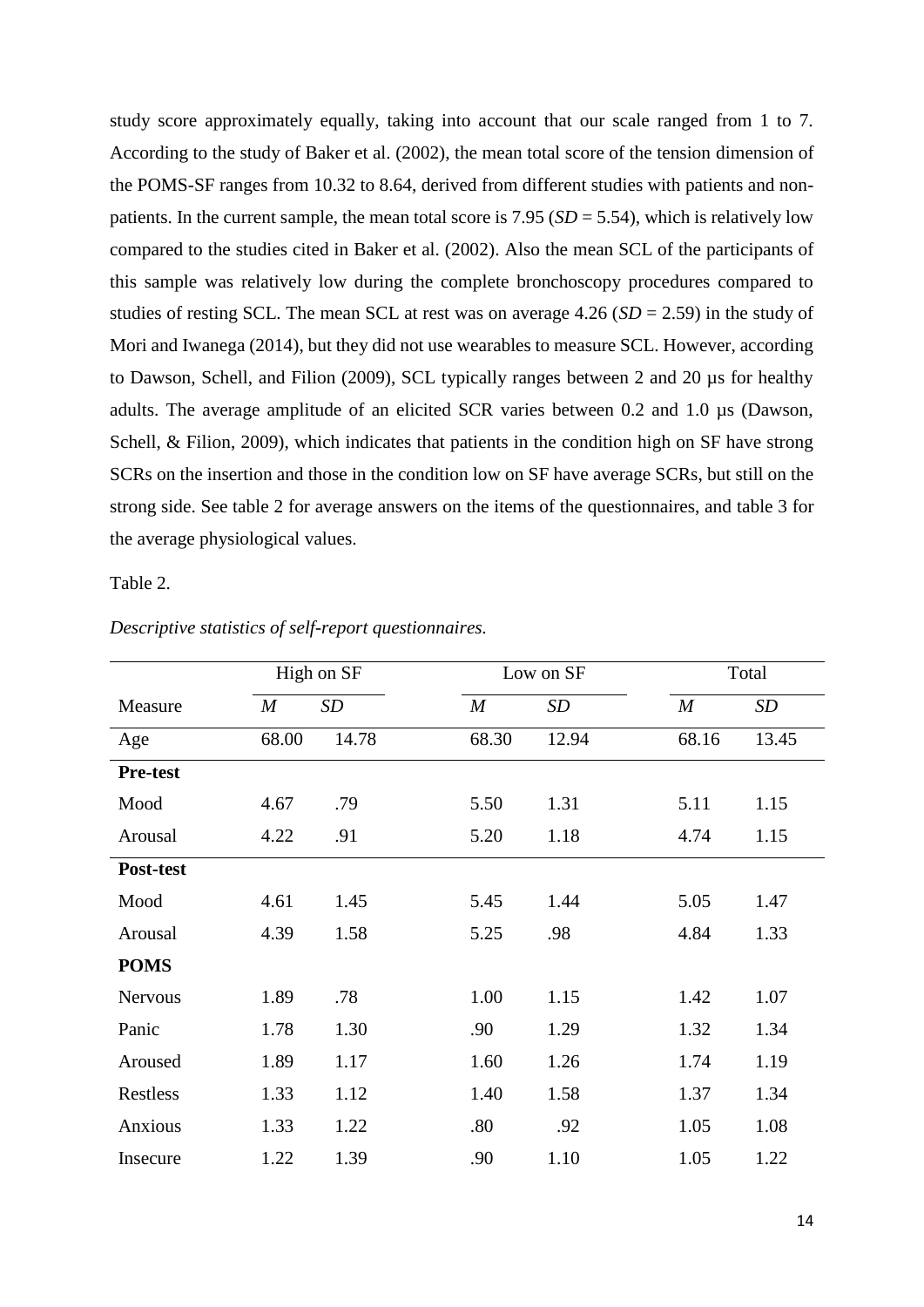| Mean              | 1.57 | .94  | 1.10 | .90  | 1.32 | .92  |
|-------------------|------|------|------|------|------|------|
| <b>Discomfort</b> |      |      |      |      |      |      |
| Insertion scope   | 3.44 | 2.13 | 3.80 | 2.15 | 3.63 | 2.09 |
| After insertion   | 3.00 | 1.66 | 4.80 | 1.69 | 3.95 | 1.87 |
| Experienced       | 7.11 | 2.71 | 7.10 | 2.33 | 7.11 | 2.45 |
| pain relief       |      |      |      |      |      |      |
| Follow-up*        |      |      |      |      |      |      |
| Mood              | 3.50 | 1.00 | 5.20 | 1.64 | 4.44 | 1.59 |
| Arousal           | 3.75 | .96  | 4.80 | 1.30 | 4.33 | 1.22 |
| Dread             | 2.50 | 1.29 | 4.00 | 1.58 | 3.33 | 1.58 |
| Discomfort        | 1.75 | 1.50 | 3.80 | 2.49 | 2.89 | 2.26 |
| insertion         |      |      |      |      |      |      |
| Discomfort after  | 2.00 | .82  | 5.20 | 2.05 | 3.78 | 2.28 |
| insertion         |      |      |      |      |      |      |
| Experienced       | 4.00 | 1.41 | 7.10 | 1.75 | 5.72 | 2.22 |
| pain relief       |      |      |      |      |      |      |
| Glasses           | 3.25 | 1.50 | 4.00 | 1.00 | 3.67 | 1.22 |

*Note.* \**n total* = 9 (4 high SF, 5 low SF).

### Table 3.

*Mean amplitude of SCRs and SCL before bronchoscopy, during insertion of bronchoscope, and during the bronchoscopy.*

|               | High on SF |          |                       |          | Low on SF                             |           |  |  |  | Total                      |      |          |  |
|---------------|------------|----------|-----------------------|----------|---------------------------------------|-----------|--|--|--|----------------------------|------|----------|--|
| Measure       | M          |          | <i>SD</i>             |          | M                                     | <i>SD</i> |  |  |  | M                          | SD   |          |  |
|               |            |          | SCR SCL SCR SCL       |          | SCR SCL SCR SCL                       |           |  |  |  | SCR SCL SCR SCL            |      |          |  |
| <b>Before</b> |            | .44 1.99 |                       | .58 2.22 | $.22 \quad 1.31 \quad .36 \quad 1.55$ |           |  |  |  | $.33 \quad 1.63$           |      | .47 1.88 |  |
| Insertion     |            |          | $1.02$ 2.42 1.34 2.68 |          | $.89$ 2.13                            | 1.33 2.31 |  |  |  | $.96$ $2.27$ $1.30$ $2.42$ |      |          |  |
| During        |            | .70 2.99 |                       | .85 3.16 | .85 4.89                              | 1.16 7.77 |  |  |  | .78 3.99                   | 1.00 | 5.96     |  |

**Quantitative analyses.** For all quantitative analyses, intention-to-treat was applied. First a GLM repeated measures analysis was conducted to test whether there was a significant difference in mean SCRs over time. Mauchly's test of sphericity indicated that the assumption of sphericity had not been violated ( $\chi^2(2) = .922$ ,  $p = .565$ ). In figure 3 the differences in mean amplitude of the SCRs can be seen. The figure shows a stronger physiological reaction on the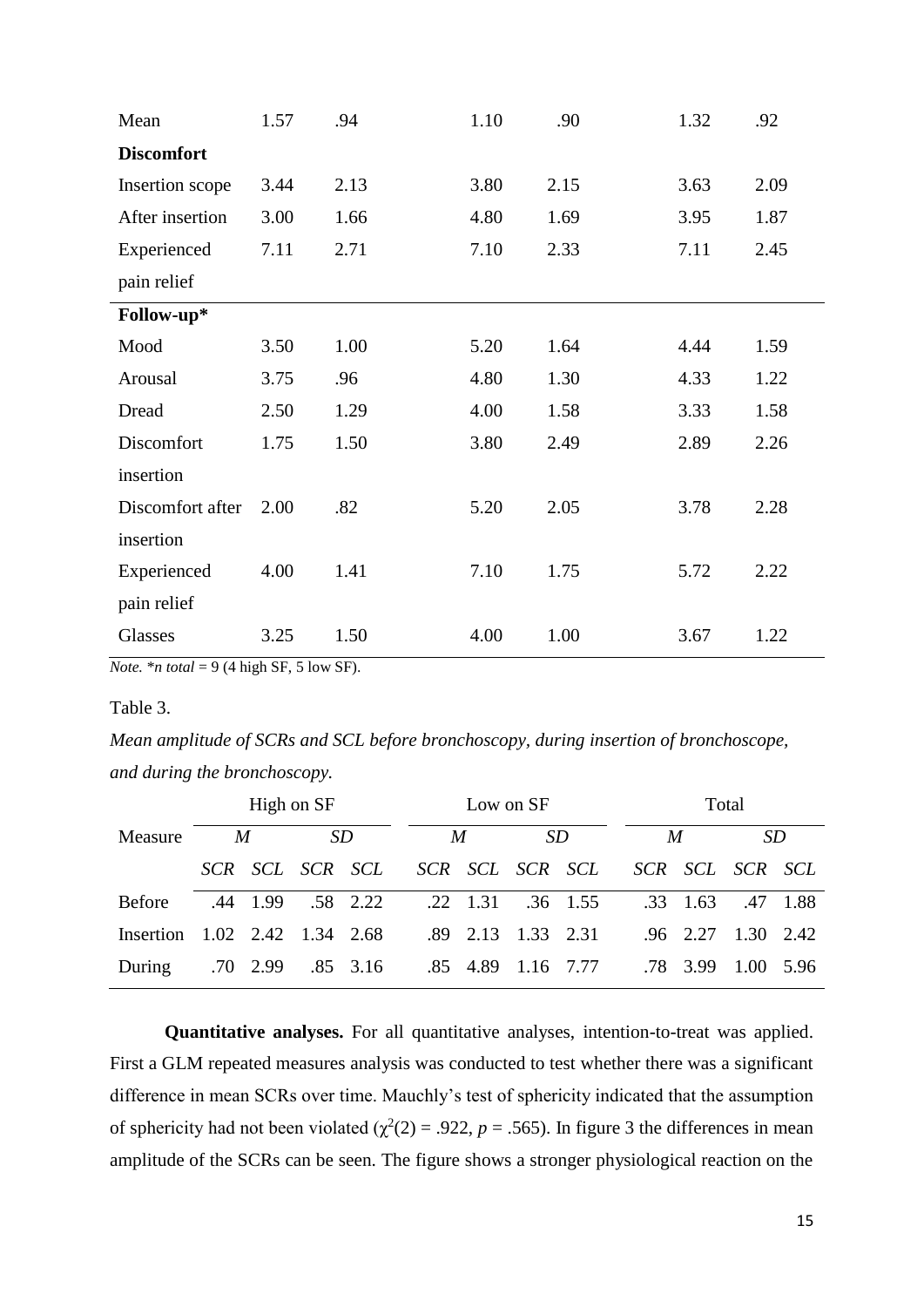insertion for the condition low on SF. After insertion, both groups showed an approximately equally strong reduction of mean amplitude SCRs. This is not in line with the expectations with regard to differences between conditions, but is in line with the general expectation that there is a reduction in SCRs after insertion. There was no significant effect of time on the mean amplitude of the SCRs  $(F(2, 30) = .617, p = .546)$ . Also no interaction effect of time with condition was observed  $(F(2, 30) = .133, p = .876)$ . This implies that there is no statistical significant difference over time in the mean SCRs in participants for both conditions (high vs. low SF). Post hoc tests using the Bonferroni correction showed that the mean amplitude of the SCRs increased between the 'before' and 'insertion' measure from *M* = .332 to *M* = .953, but this was not statistically significant  $(p = .123)$ . Also between the 'before' and 'during' measure an increase in mean amplitude of SCRs was observed ( $M_{before} = .332$  vs.  $M_{during} = .779$ ), which was also not significant ( $p = .189$ ). Between the 'insertion' and 'during' measures, no significant difference was observed  $(p = 1.00)$ .



*Figure 3.* The effect of the two nature conditions over time on the mean amplitude of SCRs.

Second, for both the self-report items "mood" and "arousal" another GLM repeated measures analysis was conducted. No significant main effect of time was found for the item about mood ( $F(1, 17) = .046$ ,  $p = .832$ ) in both conditions. Also no significant interaction effect of time and condition was found  $(F(1, 17) = .000, p = .991)$ . This was not as expected. For the item about arousal, no significant main effect of time was found  $(F(1, 17) = .127, p = .726)$ . The interaction effect of time and condition  $(F(1, 17) = .037, p = .850)$  was also not significant.

Third, for all items of the post-test self-report questionnaire filled in directly after the bronchoscopy, one-way ANOVA analyses were conducted to see whether there are any other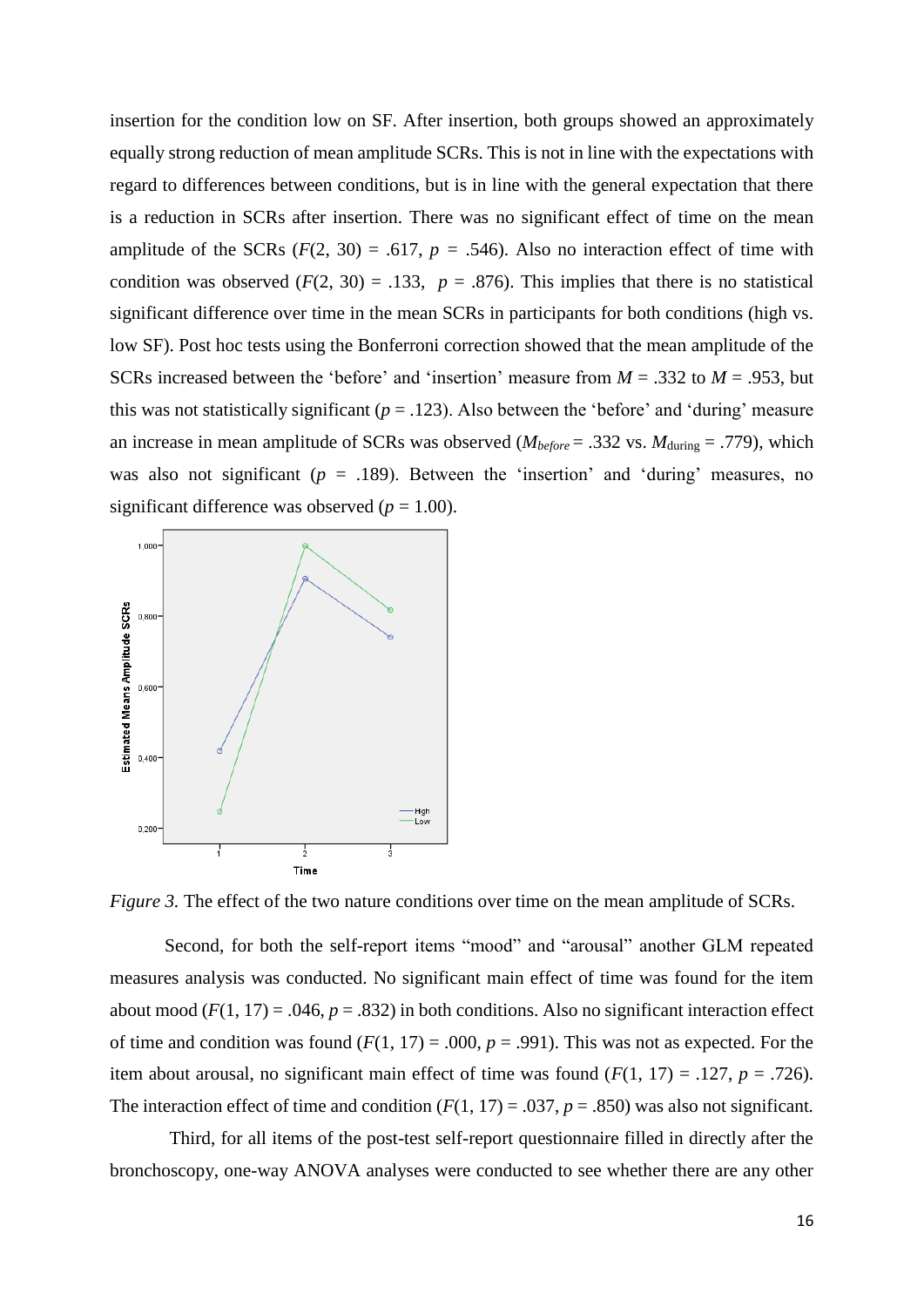differences between the two conditions. In table 1 can be seen that in general the group low on SF scores lower on the POMS items, which indicates that they were less anxious, nervous, restless and so on. The same group rated their procedural discomfort in general higher, which means they found it less uncomfortable than the group high on SF. However, no statistical significant differences between the two groups on any of those measures was found by means of the one-way ANOVA analyses, which is against expectations.

**Qualitative analyses**. Because the follow-up questionnaire was filled in by 9 participants only, the data do not lend themselves for reliable quantitative statistical testing and therefore they are discussed qualitatively. Because only 9 participants filled in all three questionnaires (pre-, post-, and follow-up), only these were included in analysis. Interestingly, all items were on average rated more positive by the group low on SF than the group high on SF, which is against expectations. Another interesting fact is that the 'Mood' and 'Arousal' items were rated more negative on average on the follow-up measurement compared to both the pre- and post-measure for both conditions. This suggests that participants on average judged their mood and arousal worse when thinking back about the procedure on a later moment. The participants in the low on SF condition rated their experienced pain relief due to sedation better afterwards ( $M_{follow-up}$  = 7.1 vs.  $M_{post-test}$  = 6.2), while the participants in the high on SF condition rated their experienced pain relief worse when looking back to the bronchoscopy ( $M_{\text{follow-up}} = 4$ ) vs.  $M_{post-test} = 4.75$ ). This difference between the two conditions was not significant ( $F(1, 8) =$ 2.708,  $p = 0.155$ ). For the item about discomfort after insertion, a significant group difference was found  $(F(1, 8) = 5.730, p = .045)$ . This was against expectations because the group high on SF rated their discomfort worse a week after the bronchoscopy than the group low on SF. For the item about discomfort during insertion, there was a negligible difference in scores over time for both conditions.

**Single-case analyses**. To better understand the physiological processes in patients undergoing bronchoscopy and potential effects of the nature videos, three cases independent of condition were selected for a more elaborative qualitative analysis. See figures 4, 5 and 6 for changes in SCL over time for the corresponding participants X, Y and Z.

Participant X had a tough insertion, which is in line with the high peaks in SC in the red area of 'insertion'. Interestingly, after the insertion there is a gradual restoration to a lower SC, almost similar to that of the yellow 'before' area. This reduction is interesting because the participant had barely been exposed to the nature videos. The participant's eyes were closed almost all the time. However, the participant has heard the nature sounds, which leads to the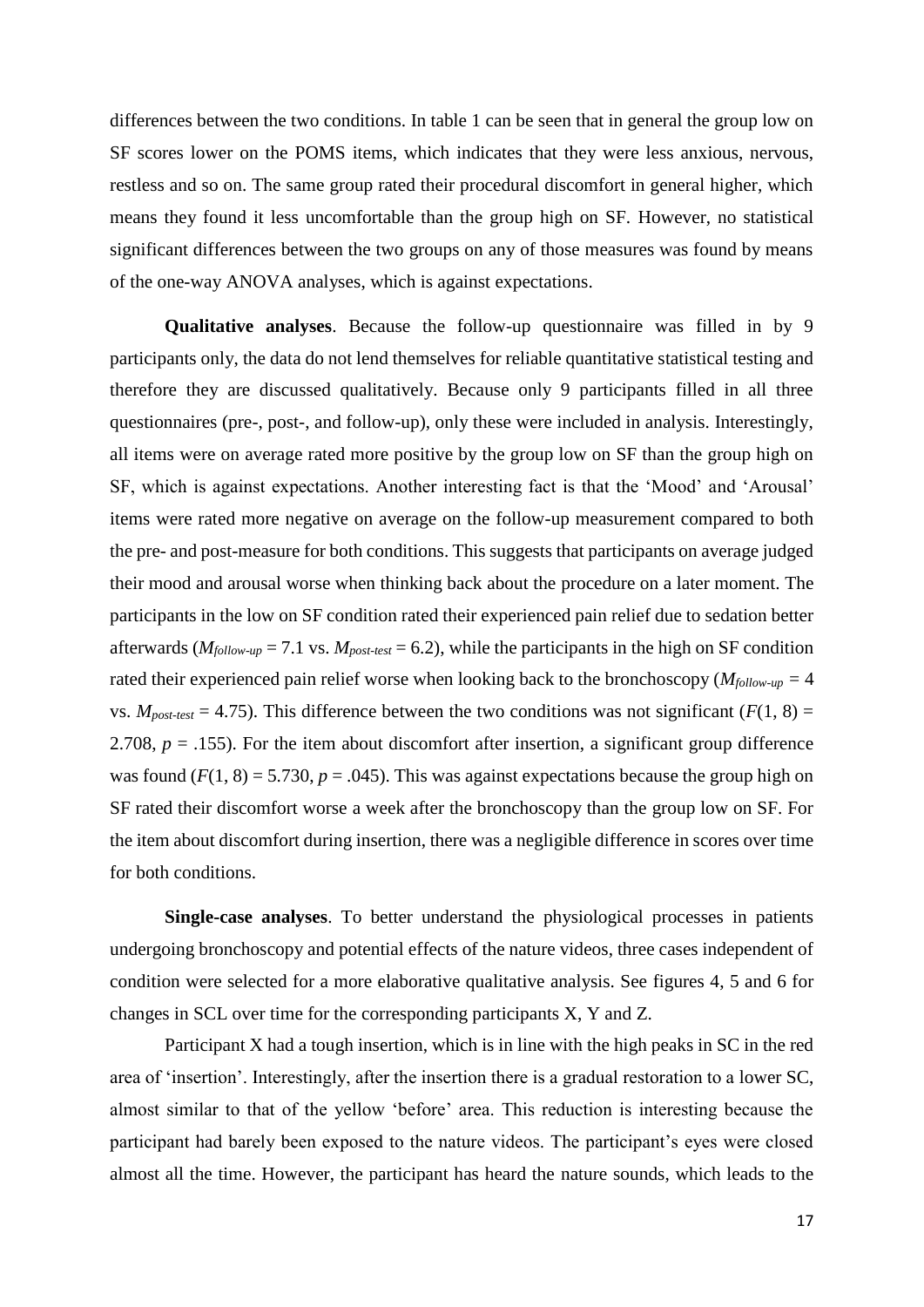question whether the nature sounds have been partly responsible for the reduction in SC. During the reduction in SC, one more peak occurred around three minutes after insertion. Unfortunately, observation notes were too limited to explain this relatively high peak. Near the end, the SC increases again. The increase near the end could be ascribed to two things: the first one is that the bronchoscope is removed again and the second one is that the participant had to sit up again, which implies increased physical activity.



*Figure 4*. Changes in skin conductance over time for participant X.

Participant Y was quite calm in the beginning, according to the self-reports and nonverbal observations, which is in line with what is visible in figure 3. After insertion, the participant started to cough increasingly, and was coughing a lot near the end of the bronchoscopy, which is again in line with the increases in SC. When taking the nature video into account, the increase in SC is puzzling, because the participant was fully exposed to the video during the whole procedure. The participant did not close the eyes and did not look around. Because of this, two opposing questions arose. The first one is whether the low SC during insertion and shortly thereafter together with the relatively gradual increase indicate that the nature video had been effective. The second one is whether the increase in SC during the bronchoscopy indicates that the nature video was possibly not effective.



*Figure 5.* Changes in skin conductance over time for participant Y.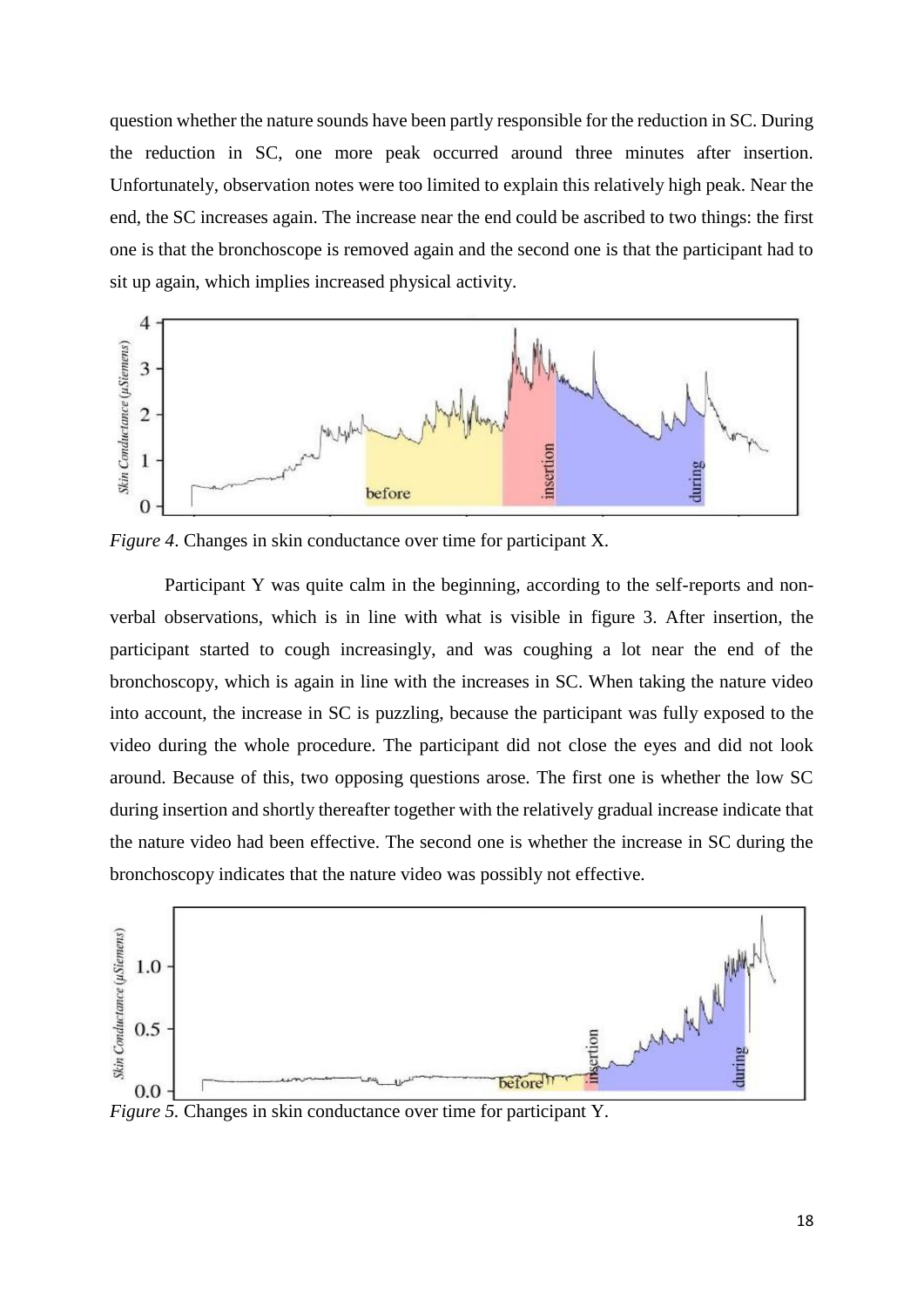Participant Z was a special case because the insertion had to be done twice due to procedural difficulties. As can be seen in figure 4, the SC level of participant Z was during the procedure on average quite the same (the white areas not included), but did show some enormous peaks. Most of the peaks can be explained by the fact that the participant coughed a lot, from the moment the bronchoscope was inserted up till the moment it was removed again. The participant closed the eyes from the moment the bronchoscope went in the second time, but opened them again three minutes later. From that moment on (the first two high peaks after insertion) the SC shows more subtle peaks, if any. However, directly after the second insertion, a short-during restoration in SC is already visible. It may therefore also be possible that the two peaks are simply due to severe coughs and thus that restoration in SC did not start after the two peaks, but already after the second insertion. The peak at the end of the 'during' period can again be explained by either the fact that the participant had to sit up again, or the fact that the procedure was finished and bronchoscope was removed.



*Figure 6*. Changes in skin conductance over time for participant Z.

## **Discussion**

The present study was designed to study how nature could contribute to restoration of stress and anxiety during bronchoscopy. The attention restoration theory of Kaplan (1995) proposes that nature can allow directed attention to rest, which consequently leads to restoration from attention-fatigue and enhances recovery from stress. Participants viewed nature scenes with accompanying sounds through an HMD. The nature scenes differed in the degree of Soft-Fascination (SF), with one scene high on SF and the other low on SF. Perceived stress and anxiety were measured along with physiological responses of the autonomous nervous system. Unique aspects of the present study are the ecological validity and the multi-modal delivery of nature scenes (e.g. sounds and views). The study was conducted in a hospital within the natural setting of a bronchoscopy. A disadvantage of such a naturalistic environment is that there are several unexpected variables that could be difficult to control. The fact that the present study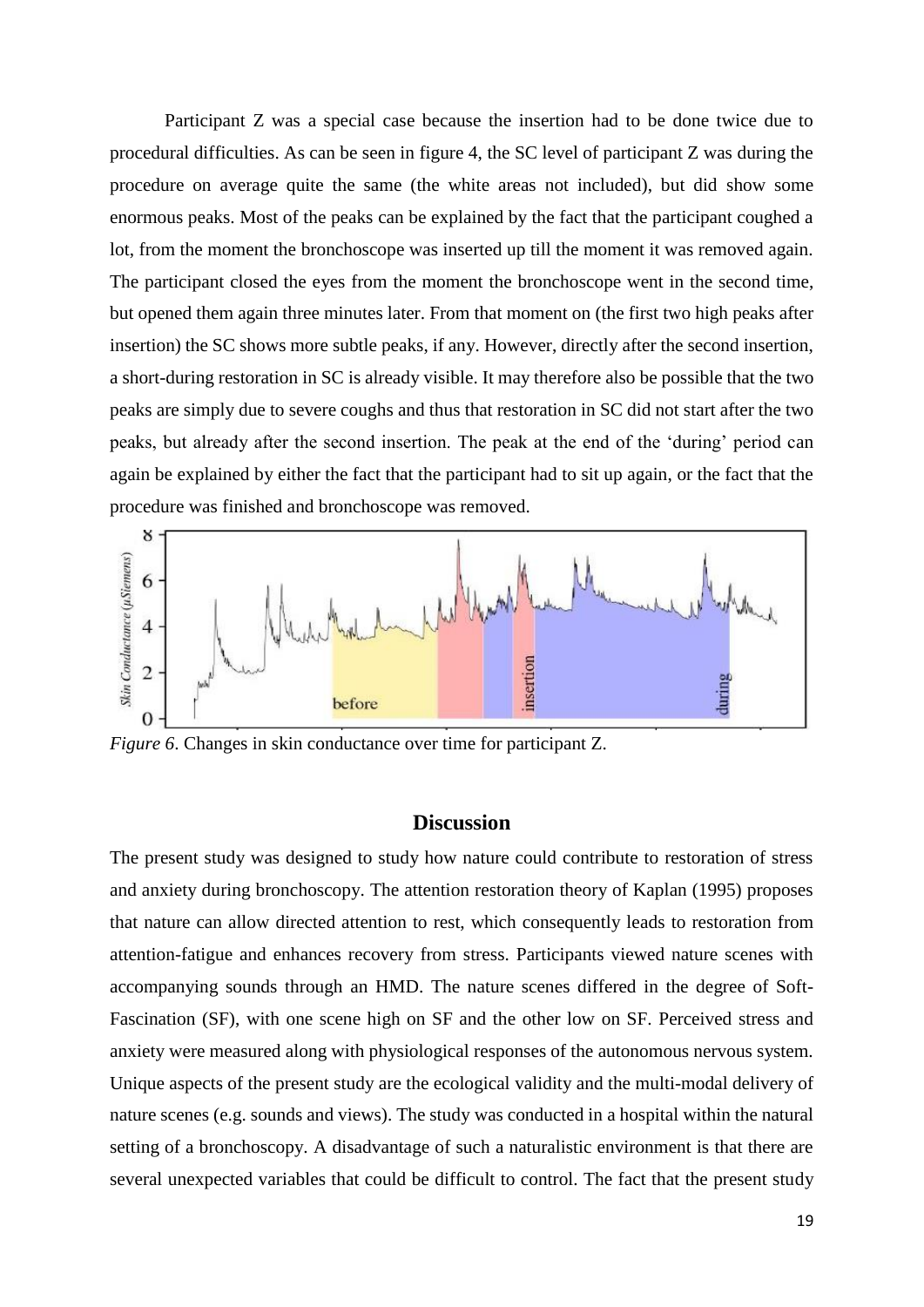used both physiology and self-report data to test its hypothesis, is an additional unique aspect compared to other studies in this field (Tanja-Dijkstra et al., 2017; Diette et al., 2003). It was expected that the nature videos would show a reduction in both phenomenologically experienced stress and anxiety and in SCRs over time after the bronchoscope was inserted. This reduction was expected to be stronger for the participants in the condition high on SF than participants in the condition low on SF.

#### **Findings**

It remains largely unclear whether any effects of exposure to nature were present in this study, whether they be phenomenological or physiological. Although some promising trends were visible, quantitative analyses showed only non-significant results which suggests the effects were not strong enough to be confident. The main findings show that there is a reduction in mean amplitude of SCRs in both conditions after an initial strong physiological reaction on the insertion of the bronchoscope. However, this reduction was not significant and did not differ between conditions. The single-case analyses of the physiology of several participants did not show a certain typical pattern in all cases that could be indicative of a restorative effect. The results of the self-report questionnaire appear to suggest that no significant effects of exposure to nature scenes during the bronchoscopy on mood and arousal in both conditions were present in this study. Also no significant differences between the two conditions were found on POMS-SF items, experienced pain relief, and discomfort items.

First, the trend visible in physiological data was in line with expectation that the amplitude of SCRs decreases after insertion of the bronchoscope and raises the question whether the reduction could possibly be attributed to the nature videos. The reduction in SCRs after insertion appeared to be non-significant for both conditions, suggesting that the nature scenes were not as effective as was expected. The trend in mean amplitude of SCRs over time is roughly the same for both conditions, although the participants in the low SF condition had a stronger initial physiological response and those in the high SF condition had a higher amplitude of SCRs before the bronchoscopy itself started. Despite those differences, the analyses suggest that there is no difference between high and low SF in terms of amplitude of SCRs. Because no control group was involved, it is unclear what physiological reactions people would have had while not watching nature scenes. Therefore it is also unclear whether the small, non-significant reduction in mean amplitude of SCRs can be ascribed to effects of the nature scenes. A control group may possibly show an increase in mean amplitude of SCRs over time.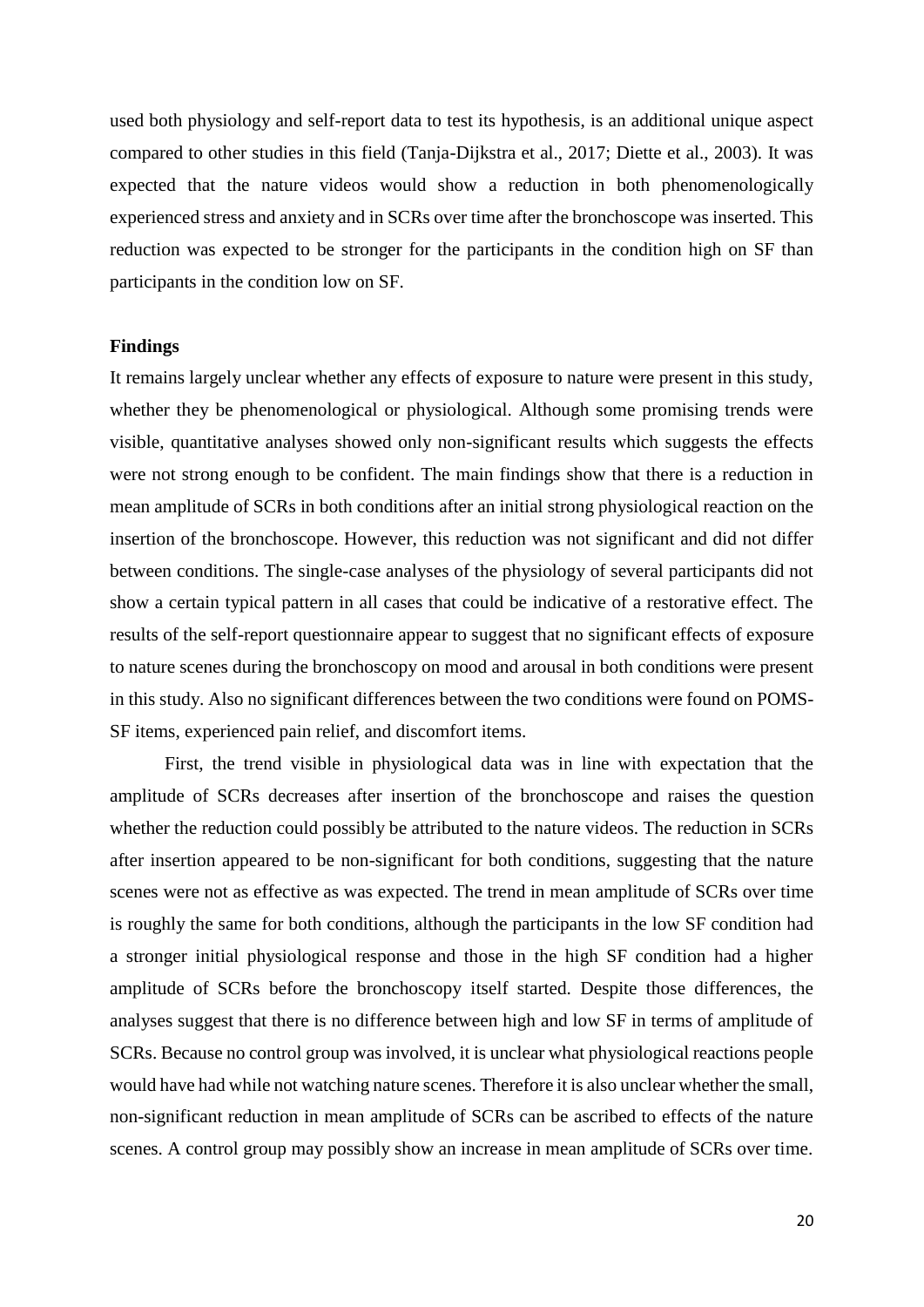In analysing the single-cases it became clear that there are strong individual differences; some cases showed an increase in amplitude of SCRs and/or SCL over time, some showed a relatively stable pattern over time, and yet others showed a decreasing amplitude of SCRs and/or SCL over time. This makes it difficult to identify the effectiveness of nature scenes based on individual figures. Also, not every participant was equally exposed to the nature videos. Some had their eyes closed during the whole procedure, while others viewed the nature scenes the whole time. This was not controlled for in the analyses, because participants also listened to sounds and the study of Largo-Wight, O'Hara and Chen (2016) showed that sounds were effective as well. Nevertheless, most individuals did show some reduction in SCRs/SCL, or a maintained a relatively low and stable SCL, which could possibly be indicative of effects of exposure to nature. An interesting phenomena is that SCRs can also be elicited by an orienting response according to Dawson, Schell, and Filion (2009). This would mean that orienting to the nature videos again every time after looking away from it shows SCRs. It may therefore be recommended to use an HMD that shuts one off more than the HMD in the present study, but still is suitable for usage during a bronchoscopy. Because no controls were involved and there were large individual differences, it is impossible to infer hard conclusions from the single case analysis. Next to the control group, eye-tracking would be necessary to find out which participants are fully exposed to the nature videos and which are not. It is unclear whether any specific physiological effects of the nature scenes are present, and if they are present, in what form they should arise.

. Concerning the ANOVA analyses of the self-report items the results are quite confusing. In general no significant differences were found except for the follow-up item about discomfort after insertion. Nevertheless, this difference was in the other direction than expected (e.g. the condition low on SF scored better than the condition high on SF). The results of the self-report items therefore deviate from expectations and qualitative analyses as conducted in the study of Jansen (2017). Because Kaplan and Berman (2010) indicated that SF is a very important restorative feature of nature scenes, it was expected that the condition high on SF would show stronger effects, if there were any. According to the results of the ANOVA analyses it can be concluded that the differences in SF were too small to be detected. However, because it is assumed that there appear to be no effects of exposure to the nature scenes at all, this might be an indication for the fact that there are no differences between conditions.

The main results of the present study are not in line with the positive results found in other studies (Diette et al., 2003; Tanja-Dijkstra et al., 2017) with regard to the effectiveness of nature exposure during invasive treatments. Also the restorative benefits of nature, suggested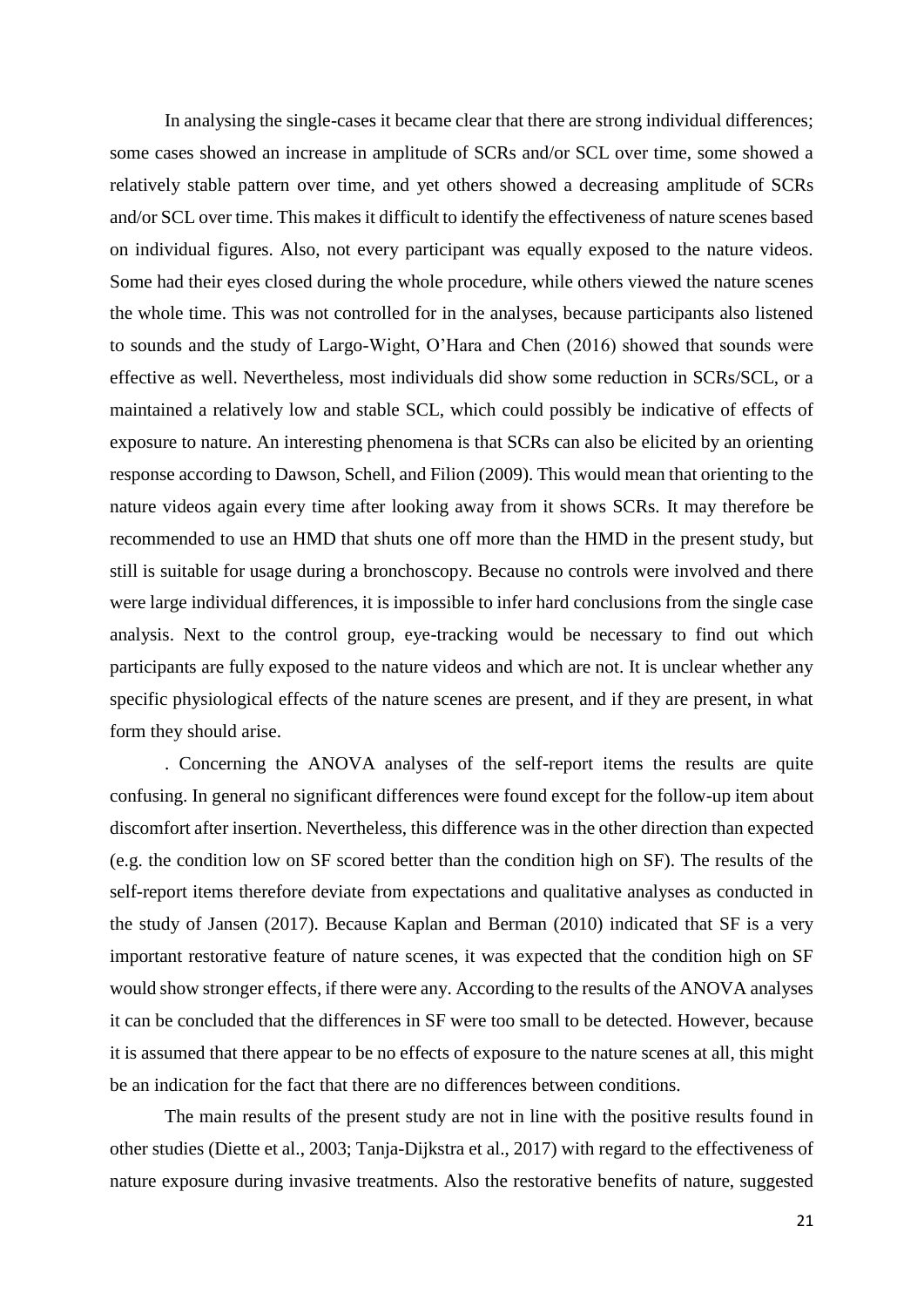by Ulrich (1989) were not found in this study. Interesting is that the physiological analyses showed a clear trend of reduction in the mean amplitude of the SCRs for both conditions, which is in favor of expectations, but the mood and arousal items do not show such a trend in any of the conditions. A possible explanation is that the self-report data are not completely reliable due to two potential reasons. The first could be the small sample, which automatically leads to a low statistical power. The second may be that some participants appeared to show an inconsistent response style (all items of the POMS-SF were 0 by one participant, but mood was not rated as extremely well and arousal not as completely calm). However, because of the small sample it is not certain whether these responses should be regarded as outliers. Even if it were certain, the outliers still could not be removed due to the small sample. For the physiological analyses the data is much richer although reductions to means have been made. A richer dataset with many measure points for each participant reduces the limitations of a small sample.

### **Limitations**

First, the small sample of the present study was a limitation, in particular for testing the second hypothesis whether the group high on SF would show stronger effects of exposure to nature videos via an HMD. Although there appears to be a reduction in the mean amplitude of SCRs in both groups and a somewhat stronger reduction in the condition high on SF, no similar effects were found for the self-report items. This clearly shows the limitations of a small sample, especially with regard to self-reports.

Secondly, no control group was involved in the study, which limits the ability to conclude whether there are any effects of the nature scenes. Some results indicated a possible hidden effect of exposure to nature scenes, such as the increase in SCRs between 'before' and 'insertion', which may have been stronger without the nature videos. Especially those relative improvements are difficult to determine without a control group. The lack of a control group implies an inability to know and understand the typical physiological responses of people undergoing a bronchoscopy. Because there are neither baseline measures of SCRs and selfreport items, nor a control group, conclusions about the (in)effectiveness of exposure to nature videos must be interpreted with sufficient care.

Thirdly, the practicing doctor and nurses can have profound effects on the experience of an invasive medical treatment and the health of a patient (van Dulmen, 2001). The characteristics of the practitioner and/or nurses were not included in the analyses as covariates. Those characteristics may have operated as confounding variables and therefore explain why no effects of exposure to nature scenes on stress and anxiety, or an effect of SF condition, have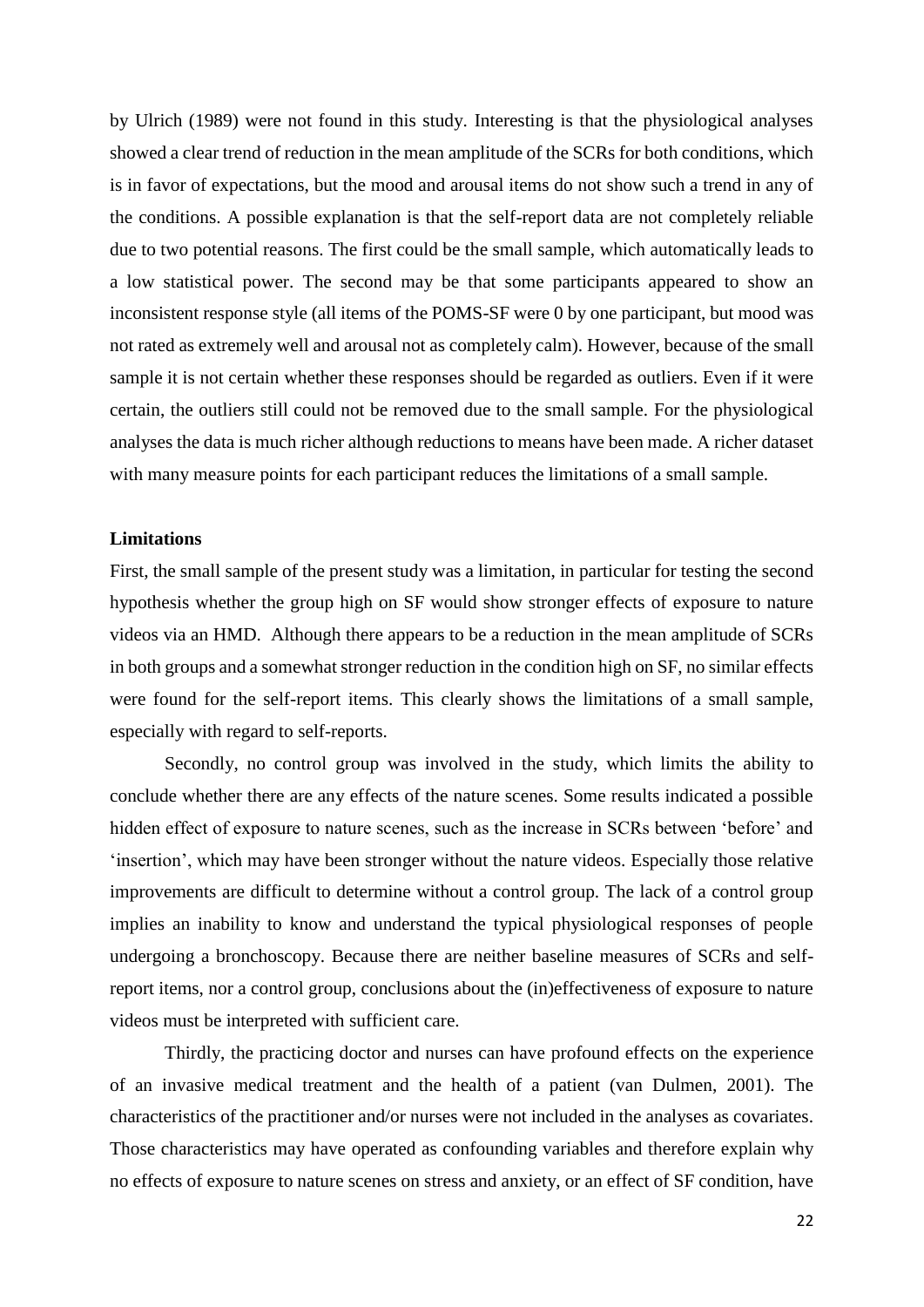been found in the present study. Also several other covariates have not been used that may help explain the non-significant results. For example, no baseline measurements of SCRs during rest (e.g. without increased arousal as is usually the case in patients anticipating an invasive treatment) were available of these participants. Since there are big individual differences in SCRs, it is a relatively serious shortcoming that baselines were not involved in the analyses as covariate. Furthermore, for the POMS-SF also no baseline measures were obtained.

A fourth limitation of the present study was the way physiological data was handled. The relatively rich set of data was reduced to three means (SCL, amp. SCRs and heart rate) for each phase of the bronchoscopy procedure (before, insertion, during). Because of this reduction, small effects (occurring within a minute) possibly indicative of benefits of exposure to nature scenes, may remain unnoticed. Also, some participants had values of zero for skin conductance responses (SCRs) and mean amplitude of the SCRs, but it is uncertain whether or not these are missing values due to malfunctioning of the E4 or these are true values. This contributes to the uncertainty regarding the physiological data. Furthermore, the amplitude of SCRs as physiological parameter may not have been the best choice, since this parameter is mostly used as measurement of reaction to (novel) stimuli and is thus stimulus-specific (Dawson, Schell, Filion, 2009). In this case, no presentation of stimuli was involved, thus the mean amplitude of SCRs may not have been the right choice. Furthermore, the amplitude of SCRs does not allow one to distinguish between people with few high SCRs and people with many low SCRs, the mean amplitude is the same (Dawson, Schell, & Filion, 2009). Therefore, these authors just cited recommend to use magnitude, frequency and amplitude of SCRs and to compare these three.

## **Reflection**

Because there was no evidence for accepting either of the hypotheses, several possible explanations are proposed. The first is that the nature videos did not differ enough from one another in the aspect of SF. The differences in SF were pre-tested with a student sample, which may differ from a patient sample. Furthermore, the pre-test was done with the aid of self-report, while fascination itself is an implicit process (Kaplan, 1995). Fascination simply happens and often people cannot explain why exactly they are fascinated. The question raised whether the fascination people experienced while watching the nature scenes can be reliably captured by a self-report questionnaire. Furthermore, only two criteria were chosen for selection of the nature videos as has been described in the introduction. However, also other criteria appear to be important for SF which may make the difference between the two videos stronger.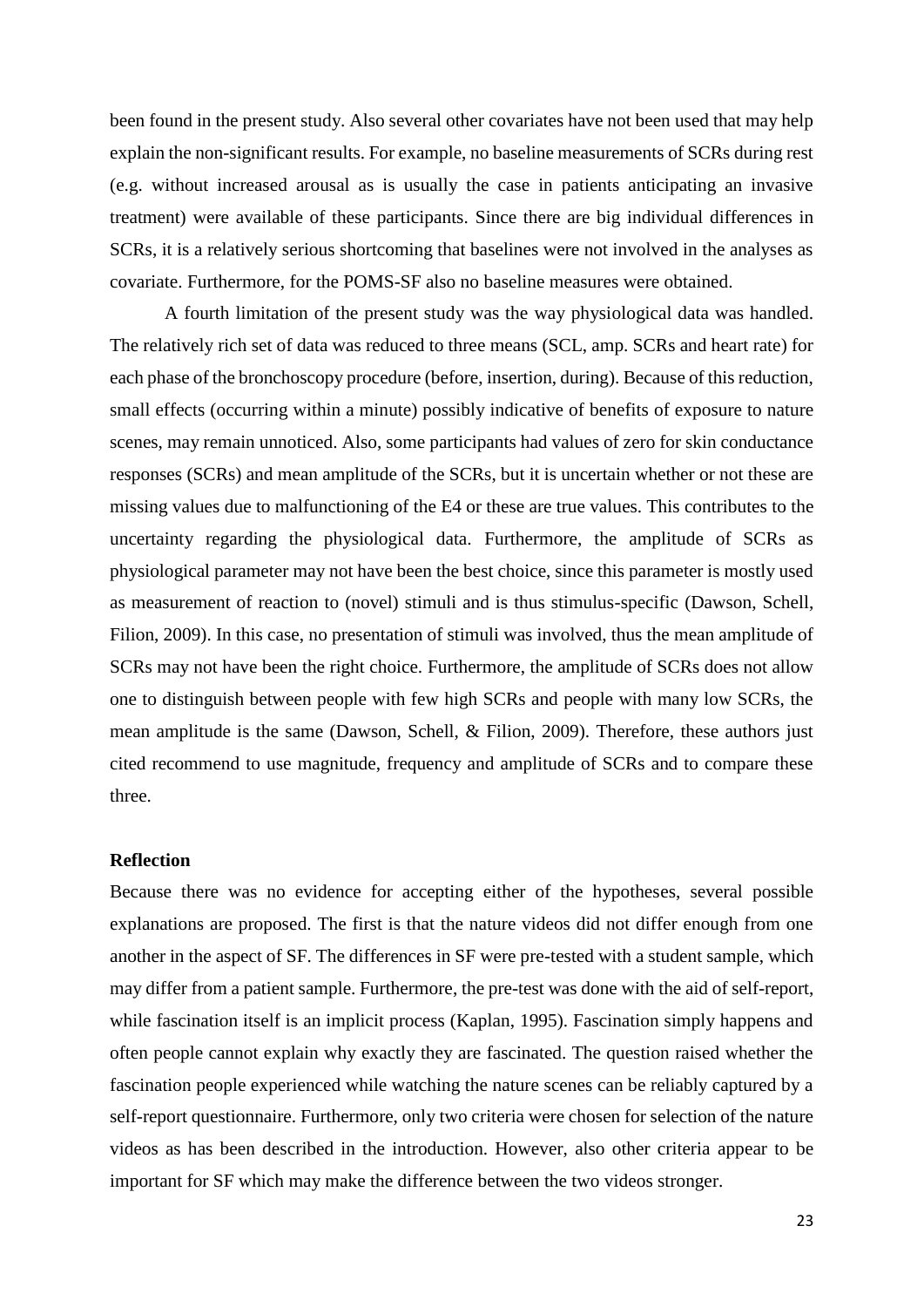**Vegetation**. Medium to high levels of vegetation have been associated with the best results in terms of stress reduction (Chiang, Li & Jane, 2017). However, when density of vegetation increases, the effect of stress recovery tends to stop increasing. De La Fuente De Val and Mühlhauser (2014) found that people in general rate landscape scenes higher when the vegetation density is rather high, compared to when vegetation density is low. Vegetation should not be too dense, because people prefer an intermediate-range density of vegetation.

**Water**. Tang et al. (2017) studied brain activity and physiology in patients who viewed landscapes and discovered that participants who viewed the water environment after experiencing stress showed the best restorative benefits (slowed respiratory rate and decreased muscle tension), compared to participants who watched the plant environment, congested traffic, normal traffic, crowded pedestrian environment or common pedestrian environment. Furthermore, sounds of a flowing water stream during a bronchoscopy led to a higher increase in self-reported pain control (Diette et al., 2003), although they did not investigate whether water sounds were the best option compared to other sounds. It can be expected that the combination of both seeing water and hearing water streaming may have additional benefits.

However, before implementing the new videos in research, they should be pre-tested again because doubts may arise whether these added differences in water and vegetation are sufficient enough to make a difference. It may be necessary to strengthen the difference between the videos, for example by increasing other aspects indicative of benefits of nature. Examples could be boredom and attraction, constructs found to be non-significant in terms of differences between the two nature videos in the study of Jansen (2017).

A second consideration involves the applicability of the ART in the context of bronchoscopy. ART is mainly concerned with chronical stress and pain (Kaplan & Berman, 2010), while patients undergoing a bronchoscopy are more likely to experience unexpected acute periods of pain. The study of Sinatra (2010) supported this view by showing that there are mainly long-term benefits of exposure to nature in terms of stress reduction. On the long term nature tends to result in reduction of chronical pain, faster recovery, improved sleep and an overall better functioning. Those effects are not likely in the sample of the present study. Nature may therefore be less beneficial for reducing acute pain, but could be effective in reducing negative psychosomatic factors such as shown in the study of Piccininni, Michaelson, Janssen and Pickett (2018). Furthermore, ART argues that those who need to restore their directed attention are cognitively depleted. One could ask whether this cognitive depletion referred to in ART is the same cognitive depletion of patients worrying about the bronchoscopy. Could it be possible that the anticipated anxiety/stress/pain before and during the bronchoscopy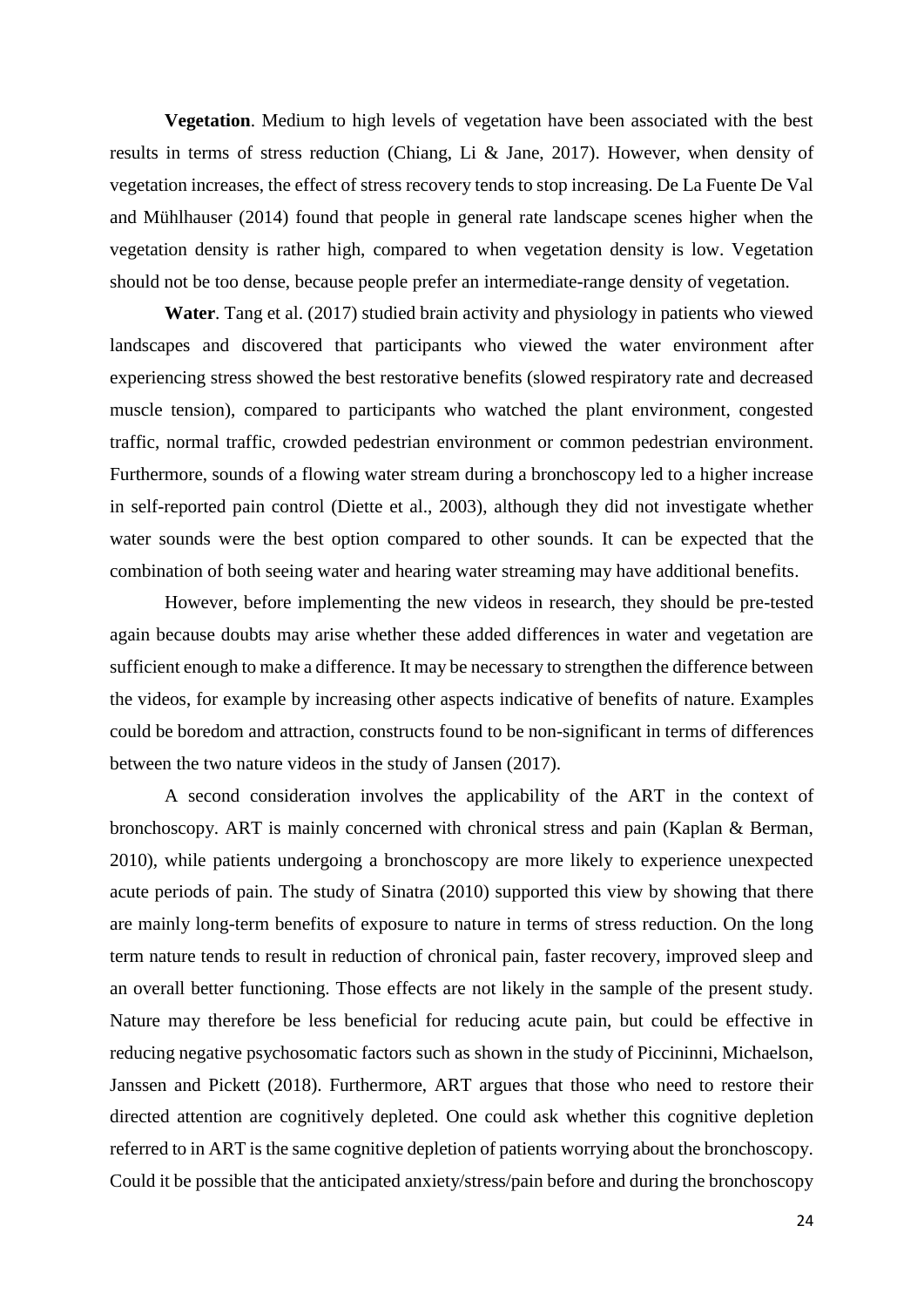are a form of involuntary attention? Those anxious and stressful thoughts also arise automatically, just as one is thought to be captured by fascinating nature scenes. The only difference is that those thoughts are a form of negative involuntary attention. This may be an indication that the phenomena of cognitive depletion in this case deviates from the cognitive depletion Kaplan (1995) referred to. Lastly, another idea of ART raised the question whether reflection on and dealing with stressful thoughts automatically results in putting the thoughts to rest. Kaplan (1995) described that reflection on feelings of stress would allow one to put those feelings and thoughts to rest. The reflection may prevent one from suppressing the thoughts and feelings that lead to stress. However, one may ask whether this reflection on the stressful thoughts can also result in rumination which could make the stress even worse. Especially in the case of an invasive treatment such as bronchoscopy, it is imaginable that patients are not able to reflect on such stressful ideas and put them to rest in an effective way.

#### **Future research**

Because the physiological patterns of participants in this study raised many questions and offer interesting possibilities, it is recommended that further research is conducted in this field that emphasizes physiology. The single-case analyses raised among others the question to what form of restoration one should look for, if there is any. It may be valuable to compare several physiological parameters to see whether there appear to be differences in effects of exposure to nature scenes during bronchoscopy when different parameters are used. Therefore it is recommended to more extensively and broadly study physiological patterns of several parameters. Presumably exposure to nature scenes appear to be effective in some individuals but not in others. Therefore it may be particularly interesting to look at the physiology of participants for which the nature scenes are thought to be effective in terms of positive selfreport data, such as participants in the study of Tanja-Dijkstra et al. (2017).

Second, the follow-up measurements indicated a decrease in self-reported mood and arousal when participants had to think back about the bronchoscopy. It may therefore be interesting to find out why they do so; is it because the nature scenes had been effective during the bronchoscopy itself but do not have any effects on the long term, or is it because they only remember the negative aspects of the procedure? It is therefore interesting to dig deeper into the thoughts and ideas of the participants one week (or longer) after the bronchoscopy with emphasis on the experiences with the nature scenes. However, the lack of a control group makes it even more difficult to conclude whether the slight decrease in mood and arousal is beneficial and would have been worse when not wearing the HMD with the nature scenes.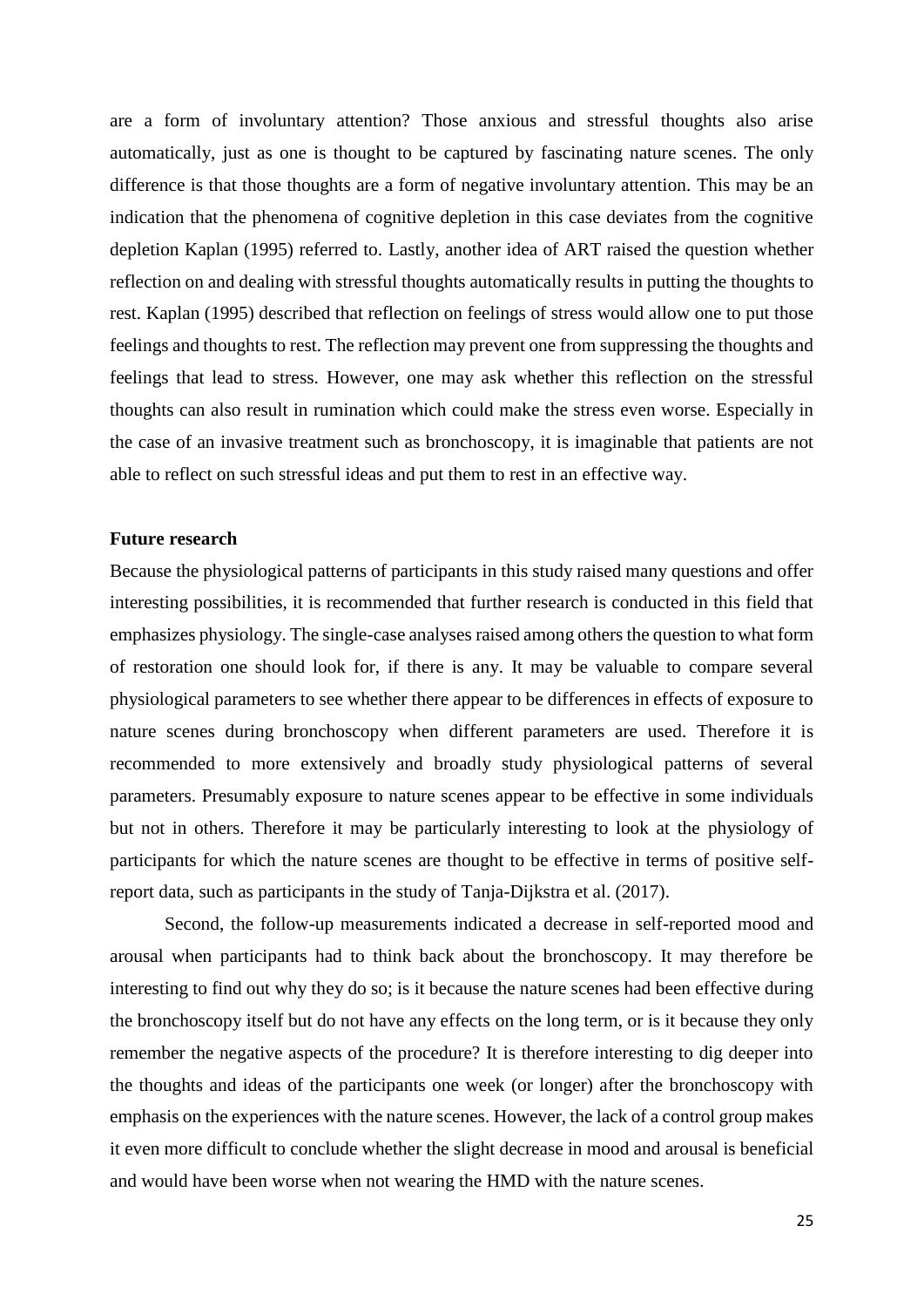A third recommendation, following logically from the limitations is that further research involves a control group to compare the two groups with one another. Also further research has to take into account baseline measures of physiology during rest of the same participants. Participants could wear the e4 empatica wristband on another day for the time period their bronchoscopy lasted, for example. When these two things are added, more confidentiality and information can be given about the effectiveness of exposure to nature videos during bronchoscopy via an HMD.

To summarize, it can be concluded that the present study did not allow us to make hard inferences about the effectiveness of exposure to nature scenes delivered through an HMD, whether those effects are physiological or phenomenologically experienced. Some trends were visible that indicated a possible effect of nature, but the analyses did not lead to any significant results supporting either hypotheses. The effects in the present study did not appear to be strong enough to be certain. Unique aspects of this study are the fact that it combines physiological and psychological indicators of stress and anxiety, and that it is ecological valid. The strongest limitations of this study are the small sample and the lack of a control group. The present study did show a clear need for (nonpharmacological) intervention. It is recommended to continue this study with the involvement of a control group and a clear emphasis on physiology to identify typical patterns indicative of effects of exposure to nature scenes.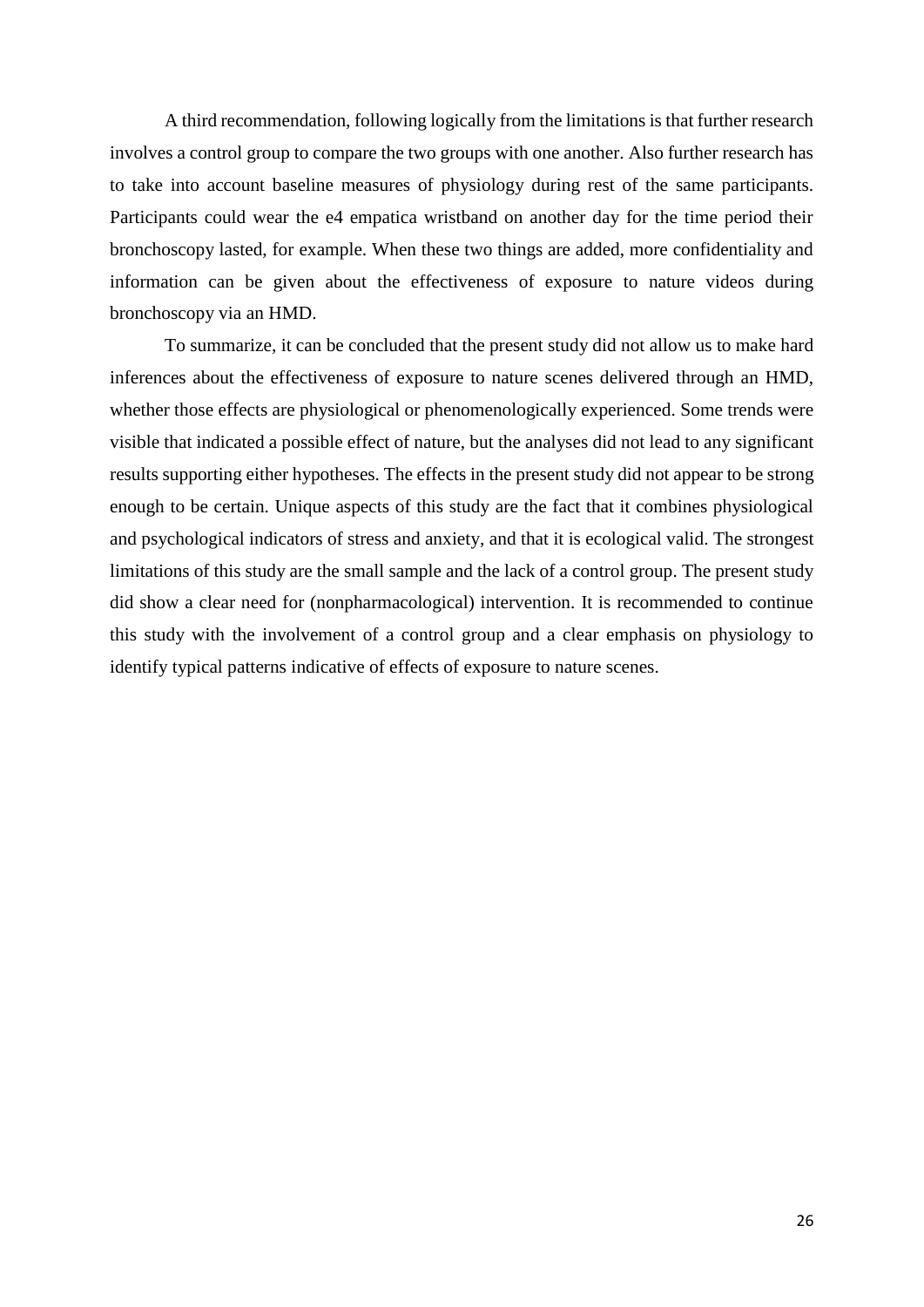## **References**

- Baker, F., Denniston, M., Zabora, J., Polland, A., & Dudley, W. N. (2002). A poms short form for cancer patients: Psychometric and structural evaluation. *Psycho-Oncology, 11*(4), 273-281. doi:10.1002/pon.564
- Barlési, F., Dissard-Barriol, E., Gimenez, C., & Kleisbauer, J. P. (2003). Assessment of the tolerance of fibreoptic bronchoscopy by self-administered questionnaire: talking to the patients. *Revue des Maladies Respiratoires, 20*(3), 335-340.
- Benedek, M., & Kaernbach, C. (2010). A continuous measure of phasic electrodermal activity. *Journal of Neuroscience Methods*, *190*(1), 80–91. doi:10.1016/j.jneumeth.2010.04.028
- Beter door Beeld. (2018). *Specificaties RelaxMaker*. Retrieved from https://relaxmaker.com/specificaties/
- Chiang, Y., Li, D., & Jane, H. (2017). Wild or tended nature? The effects of landscape location and vegetation density on physiological and psychological responses. *Landscape and Urban Planning, 167*, 72-83. doi[:10.1016/j.landurbplan.2017.06.001](https://doi.org/10.1016/j.landurbplan.2017.06.001)
- Dawson, M. E., Schell, A. M., & Filion, D. L. (2009). The electrodermal system. In J. T. Cacioppo, L. G. Tassinary and G. G. Berntson (Eds.), *Handbook of psychophysiology* (pp. 159-181). Doi[:10.1017/CBO9780511546396](https://doi.org/10.1017/CBO9780511546396)
- De La Fuente De Val, G., & Mühlhauser, S. (2014). Visual quality: An examination of a South American Mediterranean Landscape, Andean foothills east of Santiago (Chile). *Urban Forestry & Urban Greening, 13*(2), 261-271. doi[:10.1016/j.ufug.2014.01.006](https://doi.org/10.1016/j.ufug.2014.01.006)
- Diette, G. B., Lechtzin, N., Haponik, E., Devrotes, A., & Rubin, H.R. (2003). Distraction therapy with nature sights and sounds reduces pain during flexible bronchoscopy: a complementary approach to routine analgesia. *Chest, 123*(3), 941-948. doi[:10.1378/chest.123.3.941](https://doi.org/10.1378/chest.123.3.941)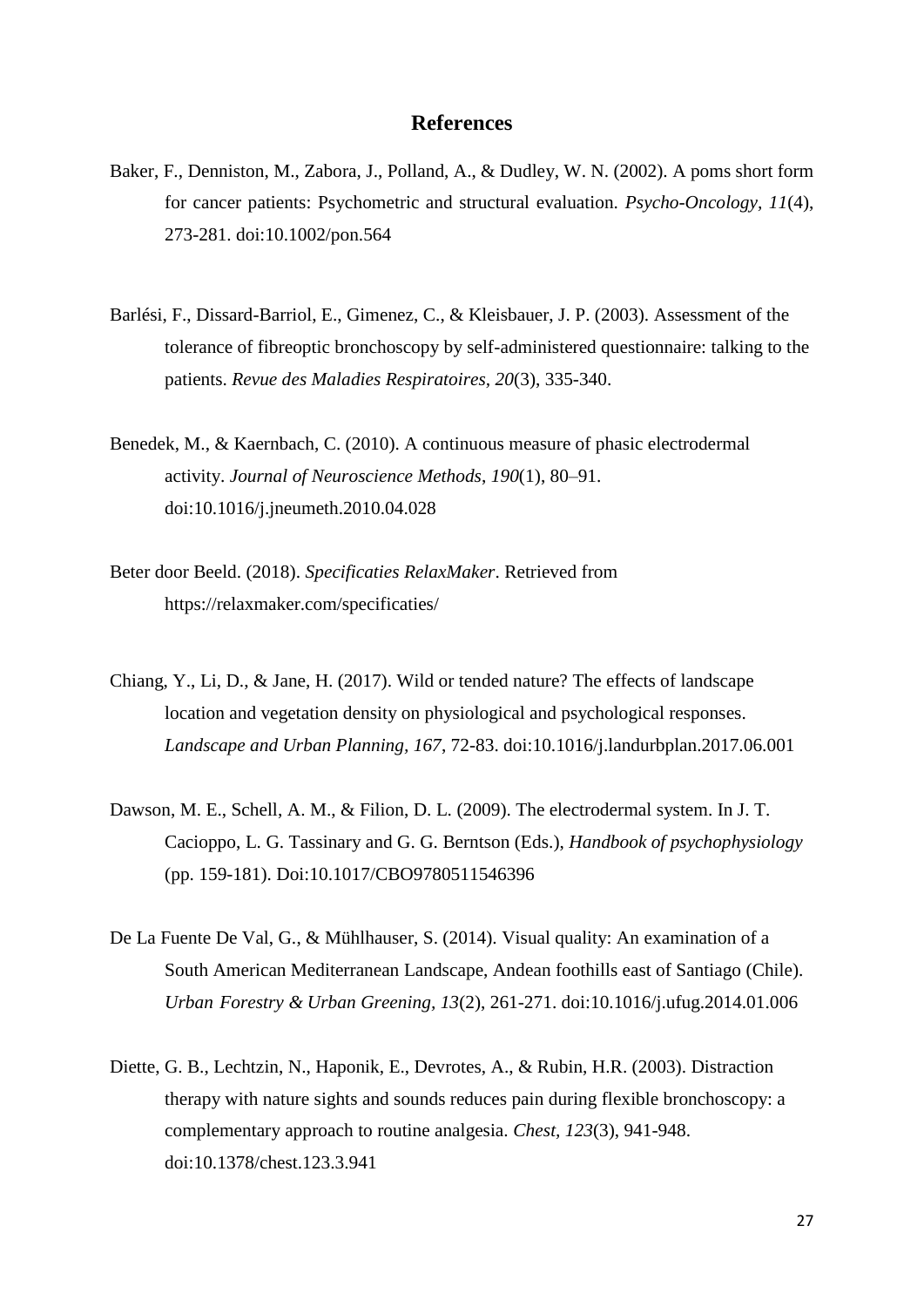- Empatica Inc. (2018). *E4 wristband from Empatica*. Retrieved from https://www.empatica.com/research/e4/
- Guo C., Deng H., Yang J. (2015). Effect of virtual reality distraction on pain among patients with hand injury undergoing dressing change. Journal of Clinical Nursing, 24, 115- 120. doi:10.1111/jocn.12626
- Hardy, C.H., & Rejeski, W.J. (1989). Not what, but how one feels: The measurement of affect during exercise. *Journal of Sport and Exercise Psychology, 11*(3), 304-317. doi:10.1123/jsep.11.3.304
- Harris, P.B., McBride, G., Ross, C., & Curtis, L. (2002). A place to heal: Environmental sources of satisfaction among hospital patients. *Journal of Applied Social Psychology, 32*(6), 1276-1299. doi[:10.1111/j.1559-1816.2002.tb01436.x](https://doi.org/10.1111/j.1559-1816.2002.tb01436.x)
- Hudson B. F., Ogden J., Whiteley M. S. (2015). Randomized controlled trial to compare the effect of simple distraction interventions on pain and anxiety experienced during conscious surgery. European Journal of Pain, 19, 1447-1455. doi:10.1002/ejp.675
- Jansen, E. M. M. (2017). *Effects of nature on stress and anxiety during invasive diagnostic procedures: using virtual reality environments*. Retrieved from http://essay.utwente.nl/72911/
- Kaplan, S. (1995). The restorative benefits of nature: Toward an integrative framework. *Journal of Environmental Psychology, 15*, 169-182. doi[:10.1016/0272-4944\(95\)90001-2](https://doi.org/10.1016/0272-4944(95)90001-2)
- Kaplan, S., & Berman, M. G. (2010). Directed attention as a common resource for executive functioning and self-regulation. *Perspectives on Psychological Science, 5*(1), 43-57. doi:10.1177/1745691609356784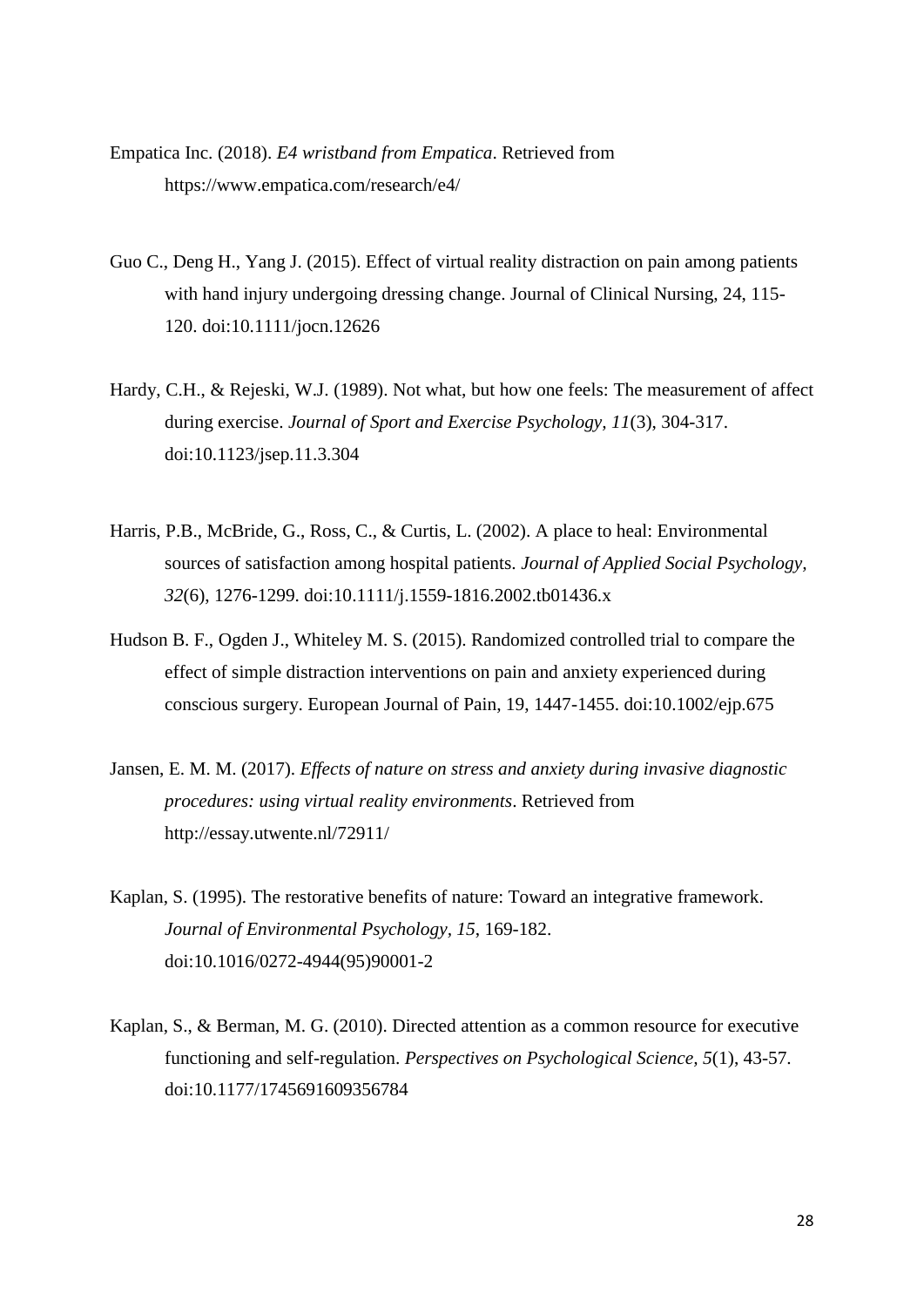- Ketata, W., Ayadi, H., Msaad, S., Feki, W., Bahloul, N., Derbel, A., & Ayoub, A. (2011). Flexible bronchoscopy as it is lived by the patient. *Revue de Pneumologie Clinique, 67*(3), 136-142. doi:10.1016/j.pneumo.2010.04.005
- Koole, S. L., & Aldao, A. (2016). The self-regulation of emotion: Theoretical and empirical advances. In K. Vohs & R. Baumeister (eds.), *Self-regulation: Research, theory and applications* (pp. 24-41). New York, United States: The Guilford Press.
- Lankston, L., Cusack, P., Fremantle, C., & Isles, C. (2010). Visual art in hospitals: case studies and review of the evidence. *Journal of the Royal Society of Medicine, 103*(12), 490-499. doi:10.1258/jrsm.2010.100256
- Largo-Wight, E., O'Hara, B. K., & Chen, W. W. (2016). The efficacy of a brief nature sound intervention on muscle tension, pulse rate, and self-reported stress: Nature Contact Micro-Break in an Office or Waiting Room. *Health Environments Research & Design Journal, 10*(1), 45-51. doi:10.1177/1937586715619741
- Lohr, V.I., & Pearson-Mims. C.H. (2000). Physical discomfort may be reduced in the presence of interior plants. *HortTechnology 10*(1), 53-58.
- Mitsumune, T., Senoh, E., & Adachi, M. (2005). Prediction of patient discomfort during fibreoptic bronchoscopy. *Respirology, 10*(1), 92-96. doi[:10.1111/j.1440-1843.2005.00642.x](https://doi.org/10.1111/j.1440-1843.2005.00642.x)
- Mori, K., & Iwanega, M. (2014). Resting physiological arousal is associated with the experience of music-induced chills. *International Journal of Psychophysics, 93*(2), 220-226. doi[:10.1016/j.ijpsycho.2014.05.001](https://doi.org/10.1016/j.ijpsycho.2014.05.001)
- Nuvvula S., Alahari S., Kamatham R., Challa R. R. (2015). Effect of audiovisual distraction with 3D video glasses on dental anxiety of children experiencing administration of local analgesia: a randomised clinical trial. *European Archives of Paediatric Dentistry, 16*(1), 43-50. doi:10.1007/s40368-014-0145-9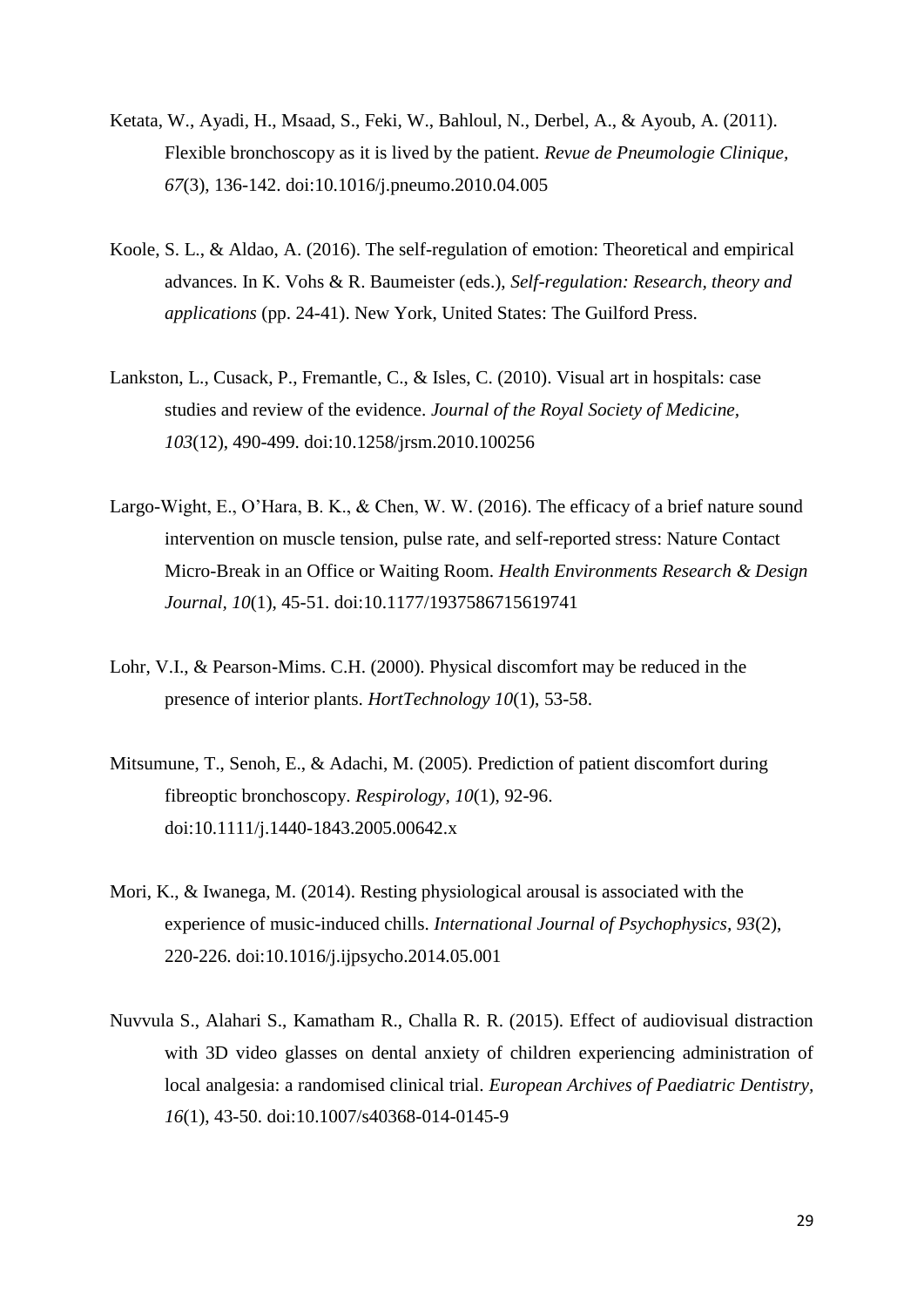- Piccininni, C., Michaelson, V., Janssen, I., & Pickett, W. (2018). Outdoor play and nature connectedness as potential correlates of internalized mental health symptoms among Canadian adolescents. *Preventive Medicine, 112*, 168-175. doi:10.1016/j.ypmed.2018.04.020
- Poi, P. J., Chuah, S. Y., Srinivas, P., & Liam, C. K. (1998). Common fears of patients undergoing bronchoscopy. *The European Respiratory Journal, 11*(5), 1147-1149.
- Rose, T., Nam, C.S., & Chen, K.B. (2018). Immersion of virtual reality for rehabilitation a review. *Applied Ergonomics, 69*, 153-161. Doi:[10.1016/j.apergo.2018.01.009](https://doi.org/10.1016/j.apergo.2018.01.009)
- Tanja-Dijkstra, K., Pahl, S., White, M. P., Auvray, M., Stone, R. J., Andrade, J., May, J., Mills, I., & Moles, D. R. (2017). The soothing sea: A virtual coastal walk can reduce experienced and recollected pain. *Environment and Behavior*, 1-27. doi:10.1177/0013916517710077
- Tang, I., Tsai, Y., Lin, Y., Chen, J., Hsieh, C., Hung, S., Sullivan, W. C., Tang, H., & Chang, C. (2017). Using functional Magnetic Resonance Imaging (fMRI) to analyze brain region activity when viewing landscapes. *Landscape and Urban Planning, 162*, 137- 144. doi[:10.1016/j.landurbplan.2017.02.007](https://doi.org/10.1016/j.landurbplan.2017.02.007)
- Schiffman, G., & Balentine, J.R. (2017). *Bronchoscopy*. Retrieved from https://www. emedicinehealth.com/bronchoscopy/article\_em.htm#what\_is\_bronchoscopy
- Sinatra, R. (2010). Causes and consequences of inadequate management of acute pain. *Pain Medicine, 11*(12), 1859-1871. doi[:10.1111/j.1526-4637.2010.00983.x](https://doi.org/10.1111/j.1526-4637.2010.00983.x)
- Svebak, S., & Murgatroyd, S. (1985). Metamotivational dominance: A multimethod validation of reversal theory constructs. *Journal of Personality and Social Psychology, 48*(1), 107-116. doi:10.1037/0022-3514.48.1.107
- Ulrich, R. S. (1984). View through a window may influence recovery from surgery. *Science, 224*(4647), 420-421. doi:10.1126/science.6143402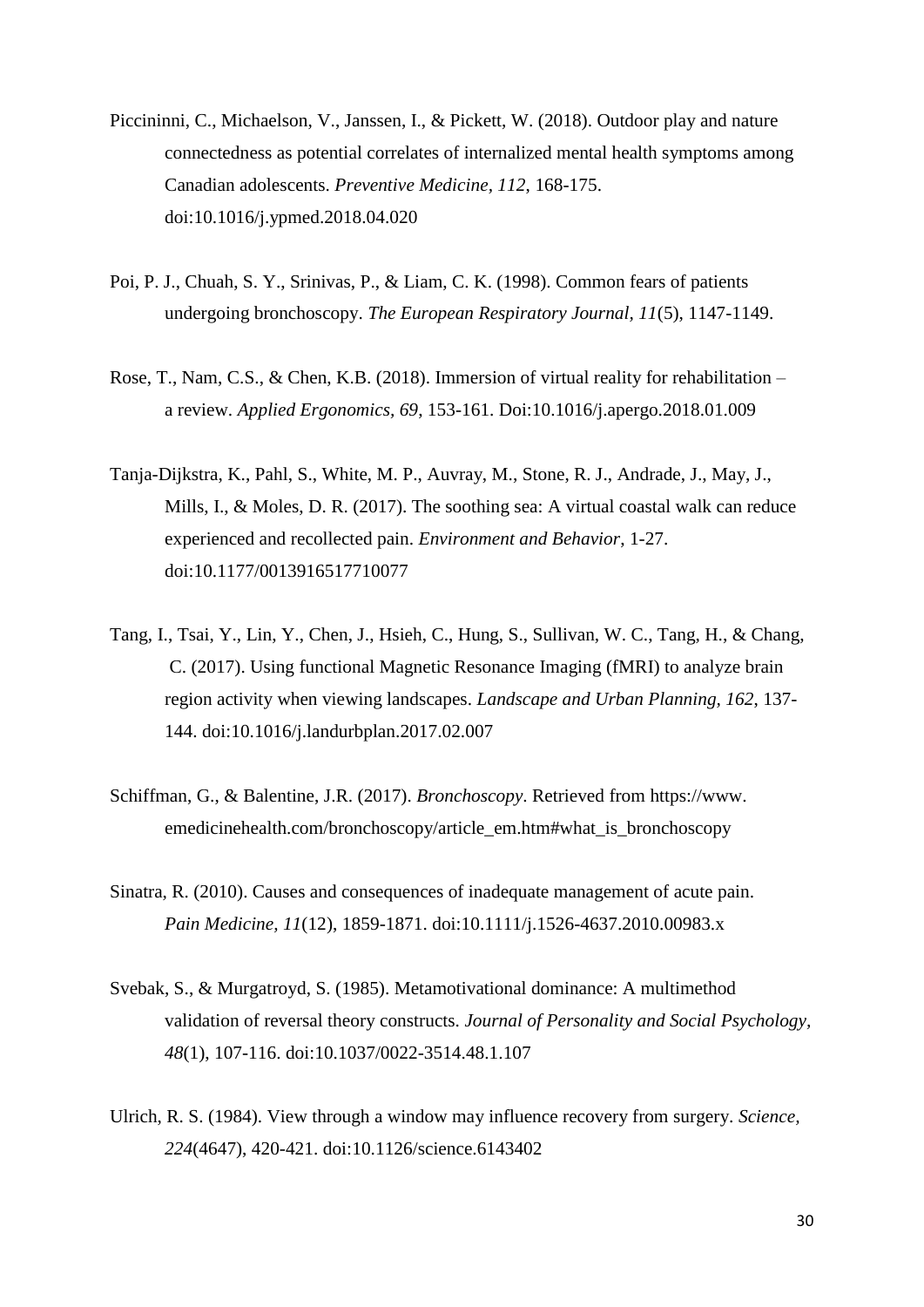- Ulrich, R. S. (1991). Effects of interior design on wellness: theory and recent scientific research. *Journal of Health Care Interior Design, 3*, 97-109.
- Ulrich, R. S. (1993). Biophilia, biophobia and natural landscapes. In S. Kellert & E. Wilson (eds.), *The Biophilia Hypothesis* (pp. 73-137). Washington DC, United States: Island Press.
- Van Dulmen, S. (2001). De helende werking van het arts-patiëntencontact. *Huisarts & Wetenschap, 11*, 490-494.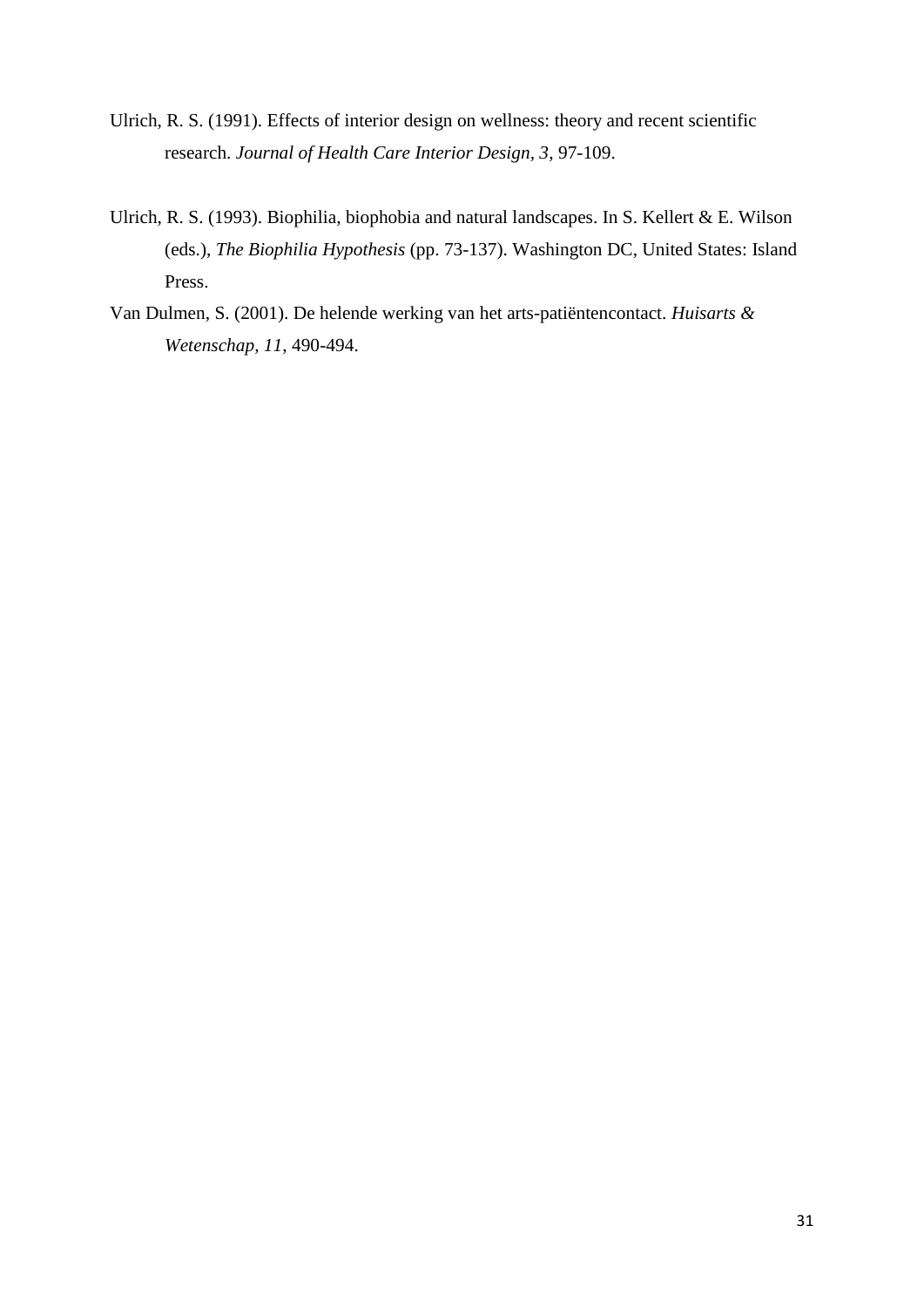# **Appendices**

## **Appendix A. Pre-test questionnaire**

# **Vragenlijst**

**Deelnemer code:**

## **Voorafgaand aan de bronchoscopie**

Algemene vragen

- **1. Wat is uw geslacht?**
	- $\Box$  Man

**Q** Vrouw

## **2. Wat is uw geboortedatum?**



## **Wat is uw stemming op dit moment?**

Omcirkel het cijfer dat het best weergeeft hoe uw stemming op dit moment is.

| Heel slecht | - |  |  |  |  |  |  | <b>Heel goed</b> |
|-------------|---|--|--|--|--|--|--|------------------|
|-------------|---|--|--|--|--|--|--|------------------|

De volgende stelling meet hoe ontspannen/kalm ofwel gespannen/onrustig u zich voelt. Omcirkel het cijfer dat het best weergeeft hoe u zich voelt op dit moment.

#### **Ik voel me op dit moment:**

| Gespannen,<br>onrustig |  | - |  |  |  |  |  | Ontspannen,<br>kalm |
|------------------------|--|---|--|--|--|--|--|---------------------|
|------------------------|--|---|--|--|--|--|--|---------------------|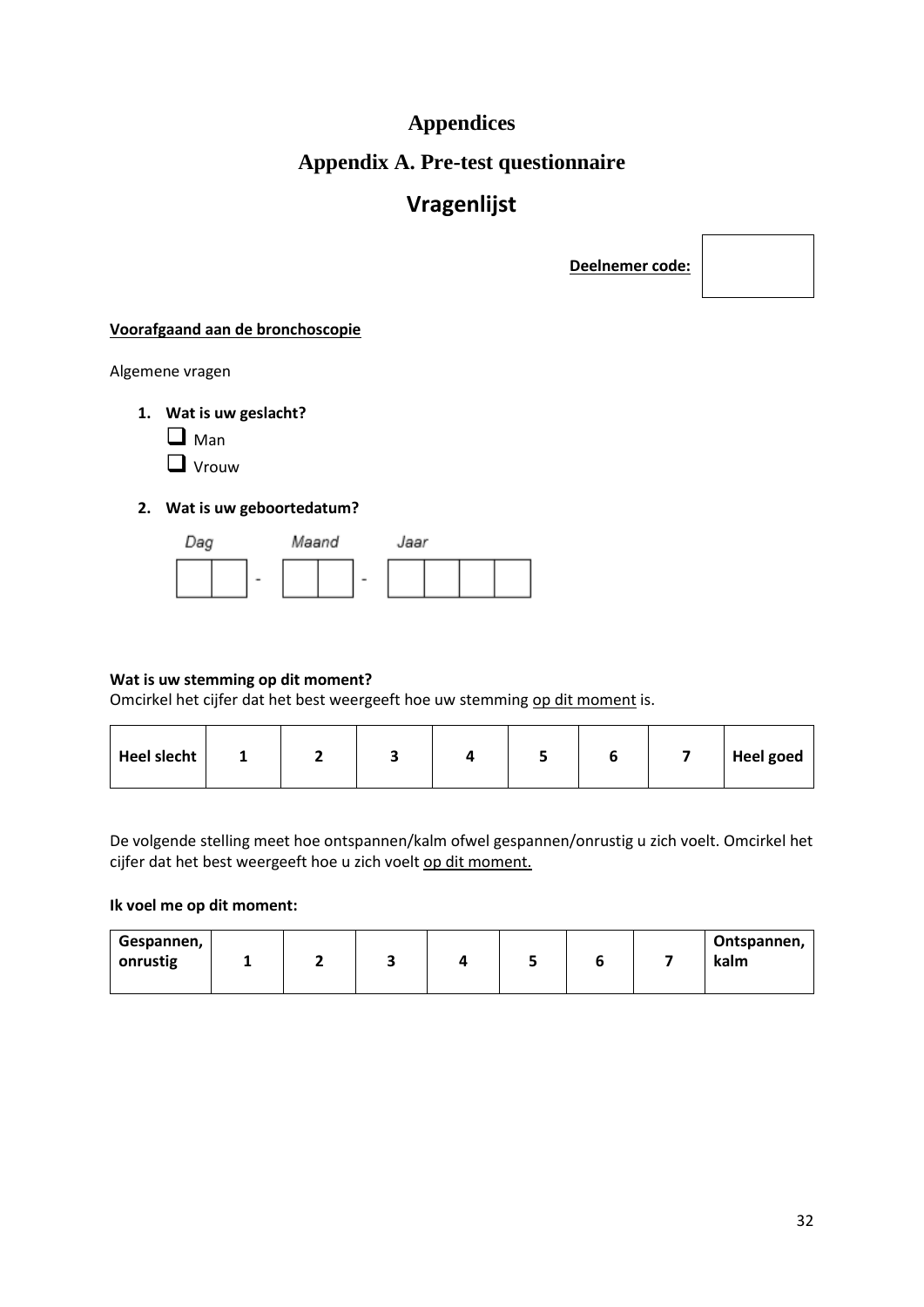## **Appendix B. Post-test questionnaire**

## **Na de bronchoscopie**

## **Wat is uw stemming op dit moment?**

Omcirkel het cijfer dat het best weergeeft hoe uw stemming op dit moment is.

| Heel slecht |  |  |  |  |  |  |  | Heel goed |
|-------------|--|--|--|--|--|--|--|-----------|
|-------------|--|--|--|--|--|--|--|-----------|

De volgende stelling meet hoe ontspannen/kalm ofwel gespannen/onrustig u zich voelt. Omcirkel het cijfer dat het best weergeeft hoe u zich voelt op dit moment.

#### **Ik voel me op dit moment:**

| Gespannen, |  |  |  | Ontspannen, |
|------------|--|--|--|-------------|
| onrustig   |  |  |  | kalm        |
|            |  |  |  |             |

## **Hoe prettig of onprettig vond u het inbrengen van de bronchoscoop?**

Omcirkel het cijfer dat het beste bij uw ervaring past.

| / PPr nnnrettie<br>onprettig<br>ーーー | - |  |  |  |  |  |  |  | ີ | 10<br>__ | $\mu$ / $\rho \rho$ r nrottic<br>$ -$<br>$\sim$ |
|-------------------------------------|---|--|--|--|--|--|--|--|---|----------|-------------------------------------------------|
|-------------------------------------|---|--|--|--|--|--|--|--|---|----------|-------------------------------------------------|

## **Hoe prettig of onprettig vond u het verloop van de bronchoscopie na het inbrengen van de bronchoscoop?**

Omcirkel het cijfer dat het beste bij uw ervaring past.

| .<br><b><i>Leer onnrettig</i></b><br>eure<br>onbr⊬ |  |  |  |  |  |  |  |  |  | 10<br>__ | (0.00000)<br>$\sim$ |
|----------------------------------------------------|--|--|--|--|--|--|--|--|--|----------|---------------------|
|----------------------------------------------------|--|--|--|--|--|--|--|--|--|----------|---------------------|

## **Hoe goed of slecht werkte de verdoving die u heeft gekregen tegen pijn tijdens de bronchoscopie?**  Omcirkel het cijfer wat het meest van toepassing is voor u.

| Zeer slecht,<br>ik vond de<br>procedure erg<br>pijnlijk |  |  |  |  |  |  |  |  |  | 10 | Zeer goed,<br>ik vond de<br>procedure niet<br>pijnlijk. |
|---------------------------------------------------------|--|--|--|--|--|--|--|--|--|----|---------------------------------------------------------|
|---------------------------------------------------------|--|--|--|--|--|--|--|--|--|----|---------------------------------------------------------|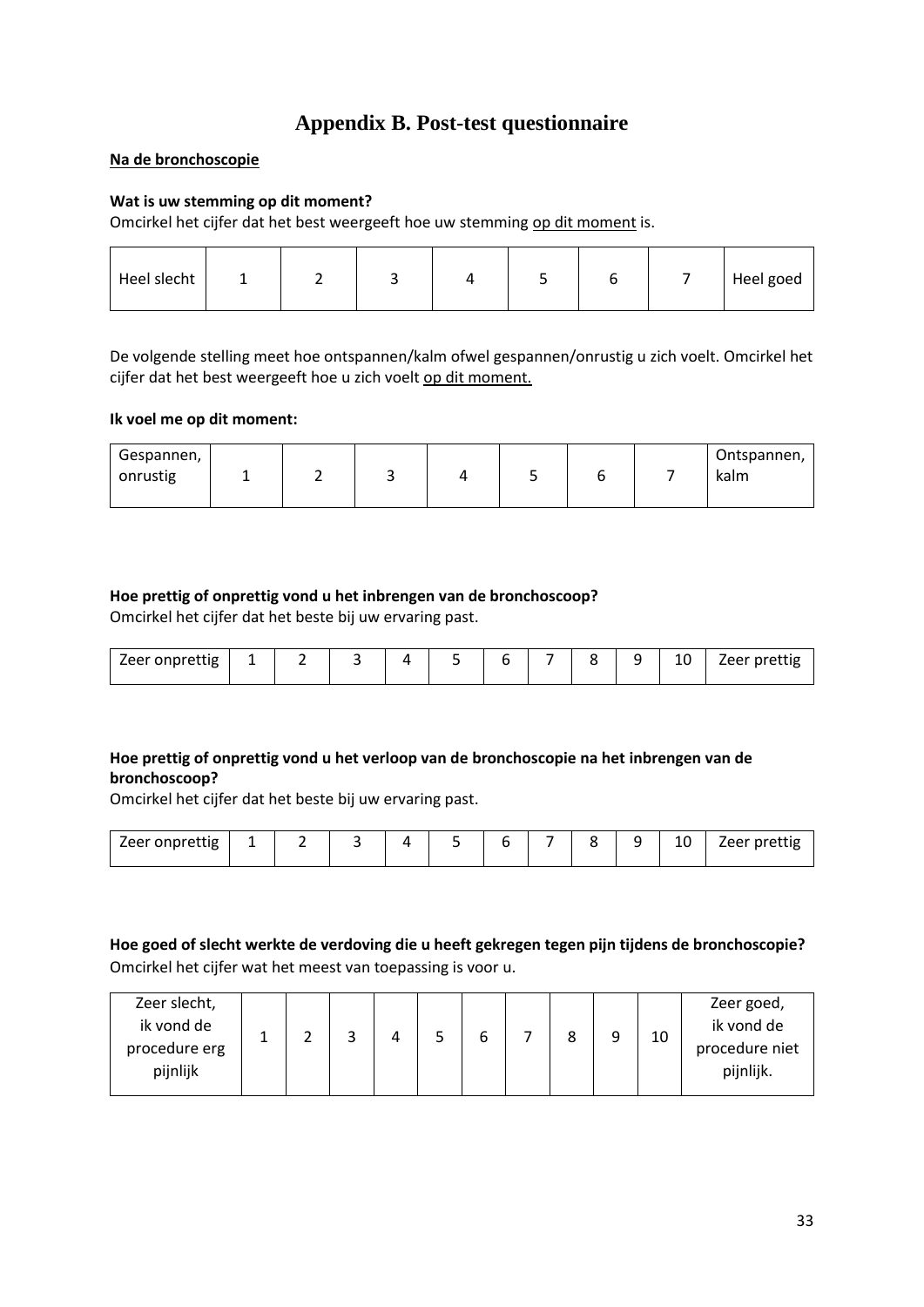Hieronder staat een aantal woorden die verschillende emoties en gevoelens beschrijven.

Geef bij elk woord aan in hoeverre het beschrijft hoe u zich voelde tijdens de bronchoscopie.

Gebruik de volgende schaal en zet het kruisje in het vakje dat van toepassing is.

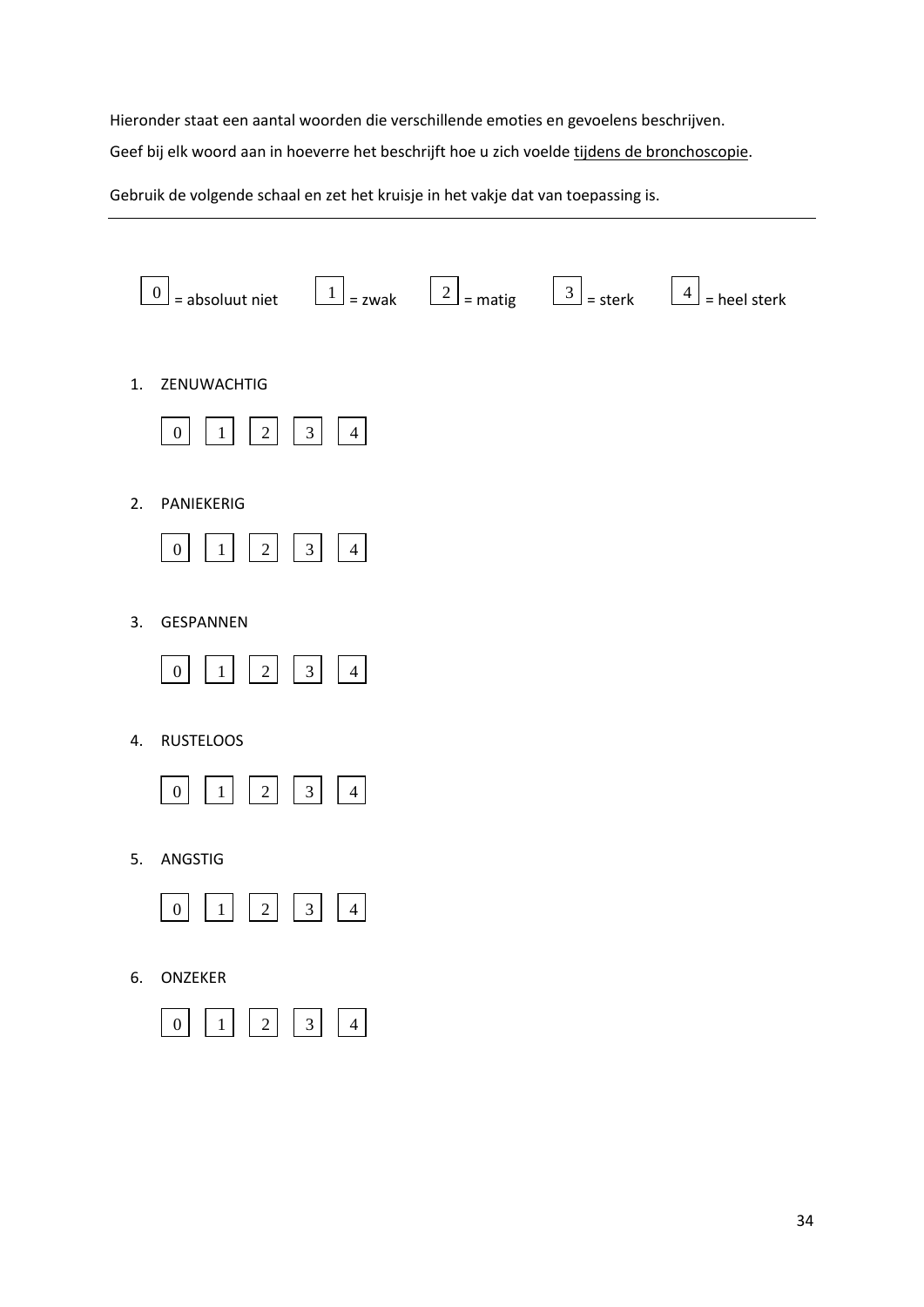Hieronder staat een aantal stellingen. Omcirkel bij elke stelling het cijfer dat voor u het meest van toepassing is.

## **Ik vind dit een fascinerend filmpje.**

| Helemaal   |  |  | Helemaal |
|------------|--|--|----------|
| mee oneens |  |  | mee eens |
|            |  |  |          |

## **Dit filmpje bleef me boeien tijdens de bronchoscopie.**

| Helemaal   |  |  | Helemaal |
|------------|--|--|----------|
| mee oneens |  |  | mee eens |
|            |  |  |          |

## **Ik had het gevoel echt in de omgeving aanwezig te zijn.**

| Helemaal   |  |  |   | Helemaal |
|------------|--|--|---|----------|
| mee oneens |  |  | ٠ | mee eens |
|            |  |  |   |          |

## **Ik had het idee door het filmpje afgeleid te zijn van de bronchoscopie.**

| Helemaal   |  |  |   | Helemaal |
|------------|--|--|---|----------|
| mee oneens |  |  | ۔ | mee eens |
|            |  |  |   |          |